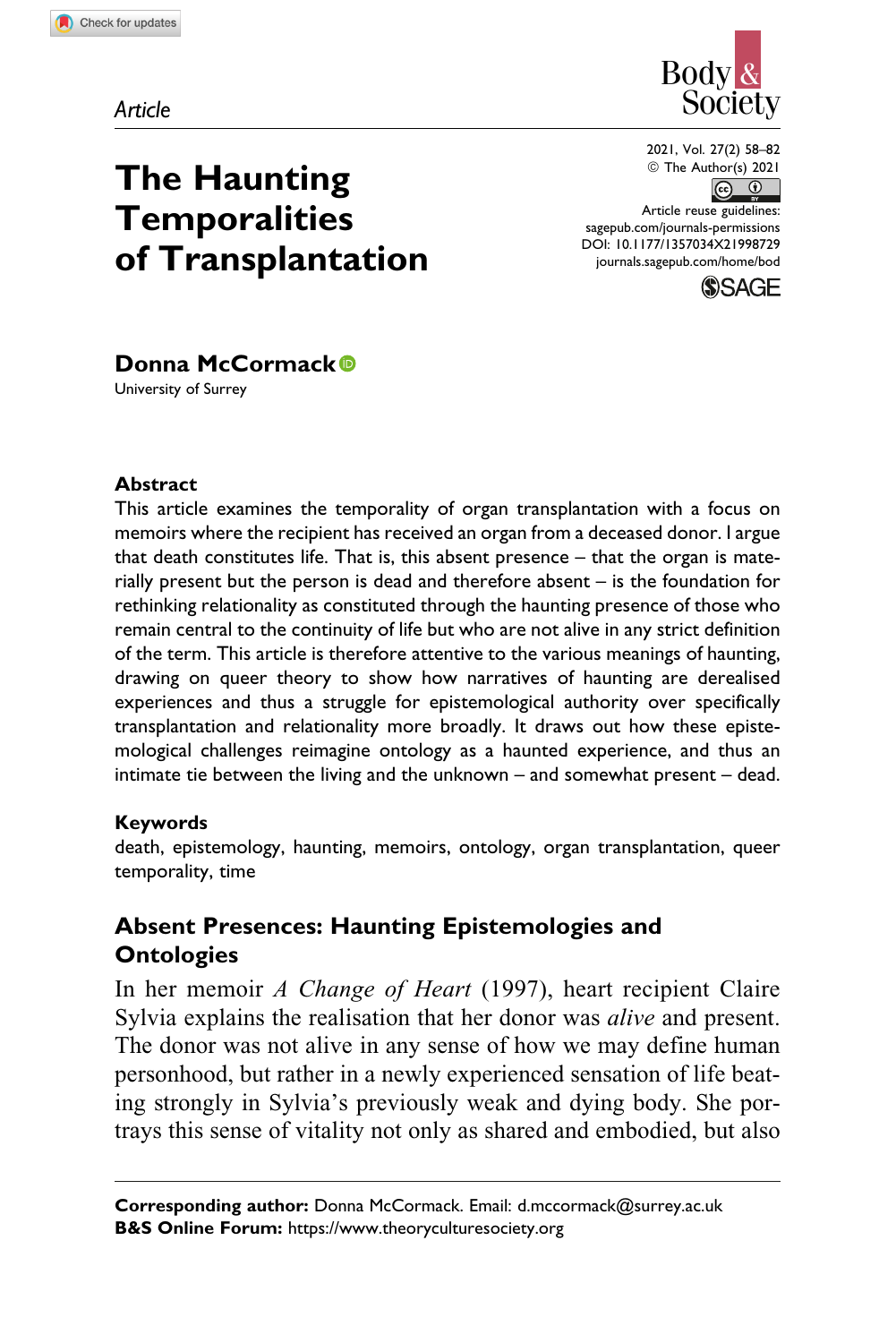as timely: 'I felt his future that was never to be' (1997: 160). Her words capture how the death of one person is that which enables her own continuity forward in time. Sylvia can feel what he cannot have: the future; she knows that receiving an organ is about gaining access to more time. I begin with this personal narrative of temporality in transplantation to capture how this article explores the repeated trope of haunting across transplant memoirs. I read hauntings in transplant memoirs as momentary glimpses of unbounded selfhood and nonlinear temporalities in otherwise normative life writing forms. I extend how we may understand the phenomenological, intertwined experiences of time and self through the lens of queer temporalities and the concept of haunting. Moreover, I build on phenomenological discussions (Gunnarson, 2016; Shildrick, 2012; Zeiler, 2014) that engage with alterity, inter-/intra-subjectivity and the 'singularplural nature of personhood' (Blackman, 2010: 5) by turning to the dead. That is, I examine how the dead may live on as vital organs within another being, and therefore how materiality, rather than presence of a whole person, constitutes life of both self and other. Indeed, this vital presence – but dead other – puts into question the possibility of distinguishing between self and other, individual and plural, presence and absence, and life and death.

My focus is deceased organ donation in memoirs because these texts engage with the language and experience of haunting. They are published on or after the advent of Cyclosporine, the first immunosuppressant that allowed transplantation to be viewed as a life-saving procedure (Starzl, 1992), and they originate from France and the United States.<sup>1</sup> By analysing how memoirs engage with haunting, I am not suggesting that all recipients experience such phenomena. Rather, these memoirs frame organ donation as haunted. Haunting is the turn to a register of the unreal (Gordon, 2008 [1997]) and in so being brings into stark focus how the dead may feel alive and how the absent may feel present. It is this boundary slippage – where death does not mean absence – that, I argue, expands how we think the temporality of transplantation and, more broadly, of the self.

As part of this argument, I shift discussions of theories of self and other away from the dominant framework of a relationality between living beings (Hegel, 1977; Lacan, 1977 [1966]; Luciana, 2007; Oliver, 2001) towards a notion of vitality, where death may constitute life. The self emerges through a *vitality of death*, where the donor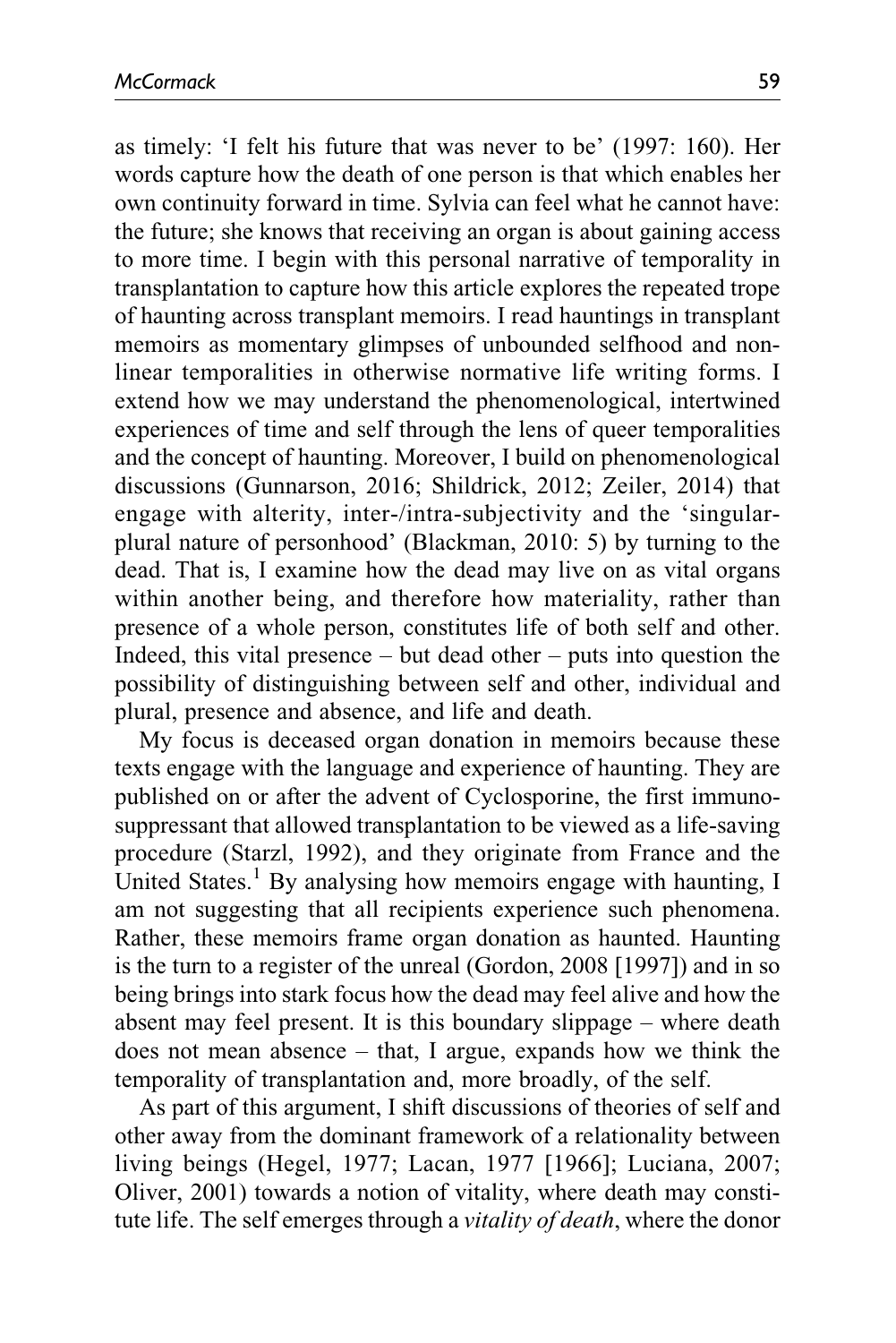is dead and absent but their body parts alive and present. It is because of this ambiguity surrounding life and death that I turn to the various meanings of haunting, drawing on queer theory to explore how narratives of haunting are de-realised experiences and thus a struggle for epistemological authority over specifically transplantation and relationality more broadly. In so doing, I argue that these epistemological challenges reconfigure ontology as a haunted experience and thus an intimate tie between the living and the – somewhat present – dead. Importantly, I suggest that the temporal nature of selfhood more generally is always already haunted (even while it may not always be manifest in everyday life).

This analysis is based on five memoirs: Mary Gohlke's I'll Take Tomorrow: The Story of a Courageous Woman Who Dared to Subject Herself to a Medical Experiment – The First Successful Heart-Lung Transplant (1985); Claire Sylvia's A Change of Heart: The Extraordinary Story of a Man's Heart in a Woman's Body (1997); Noëlle Châtelet's book, with the recipient Isabelle Dinoire, Le baiser d'Isabelle: L'aventure de la première greffe du visage [Isabelle's Kiss: The Adventure of the First Face Transplant] (2007); Susan Whitman Helfgot's The Match: Complete Strangers, A Miracle Face Transplant, Two Lives Transformed (2010) and Mitchell Fink's text, with the recipient Robert Dunn, Change of Heart: A Black Man, a White Woman, a Heart Transplant and a True Love Story (2011). These memoirs emphasise heroic narratives of transplantation, which I would suggest is the dominant structure of many Anglophone and Francophone memoirs, but they also convey an emergence of alternative temporalities and selfhoods. In addition, while they defy genre classification, I analyse Jean-Luc Nancy's Corpus (2008), which includes his translated philosophical reflection on his heart transplant, and Francisco J. Varela's (2001) largely academic but also extremely intimate reflection on his liver transplant. While these two texts do not represent the vast majority of memoirs available in English or French, they capture the eruptions that emerge in the mainstream publications, which while normative in terms of life trajectory and bodily forms bear witness to the undoing of a linear self.

The article is structured through five sections: 'Illness Memoirs' explores how the selected texts set up an authority against whom the author-recipients struggle to forge an alternative epistemology of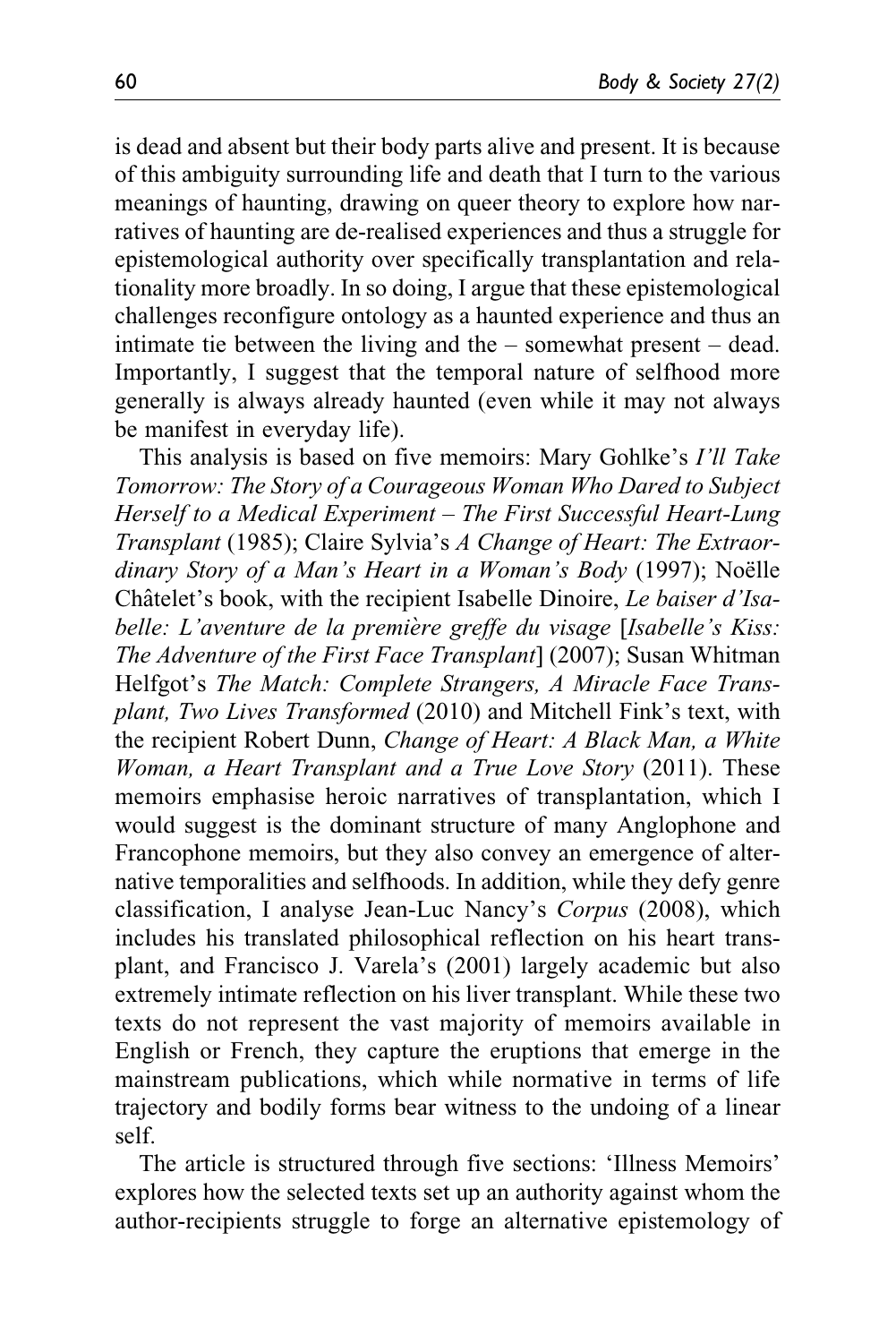transplantation; 'Queer Temporalities' examines how queer in dialogue with multiple disciplines (including medical sociology, anthropology, phenomenology, feminist theory) is a methodological tool for thinking the temporalities of transplantation and selfhood, particularly in relation to non-normative embodiments and temporalities; 'Transplant Hauntings' analyses relationality as founded on haunting; 'Transplant Memoirs' explores mourning as a temporal return to an unknown past that may open up ways of dealing with one's sense of loss in transplantation; and the conclusion examines how transplantation opens us up to living with death's constitutive role in life. Thus, this article examines how death constitutes life and how the queer temporality of flesh reveals how absence may be presence, self may be both self and other, and death may be ongoing vitality.

### **Illness Memoirs: Chrononormative Healthiness**

Narrative structures our understandings of health and illness, and the memoir in particular is 'the story of having a "life" [that] coasts on a normative notion of biocontinuity' (Berlant and Prosser, 2011: 181). Speaking on illness narratives, Frank states: 'The conventional expectation of any narrative [ ... ] is for a past that leads into a present that sets in place a foreseeable future' (1995: 55). Similarly, Gilmore emphasises the 'diachronic dimension' of illness narratives (2012: 94), where life moves from birth through illness to restored health, and, as Lochlann Jain argues, focuses on the 'ultimate "triumphs" of the treatments' (2013: 15). More specifically, transplantation narratives reiterate a heroic form where 'the practice and success of transplantation [ ... ] supports and feeds the idea of limitless medical progress, ever-fixable bodies, and open-ended lifeextension [... ]' (Kaufman, 2013: S58). This 'linear drive towards progress and outcome [constructs] transplantation as an "endgame," a culmination, a tale told' (Kierans, 2005: 345). Transplantation is imagined – and by this I mean constituted through a series of reiterative processes that normalise the technological intervention – as 'a series of interchangeable, equivalent presents – abstract organ-time' (Cooper, 2008: 127). The idea that 'the organ must be suspended in time' (Cooper, 2008: 110) reinforces that transplantation is a desire to bring about the self-same normative bodily form: a suspension of the whole, sealed body in the time it takes to restore it to its previous,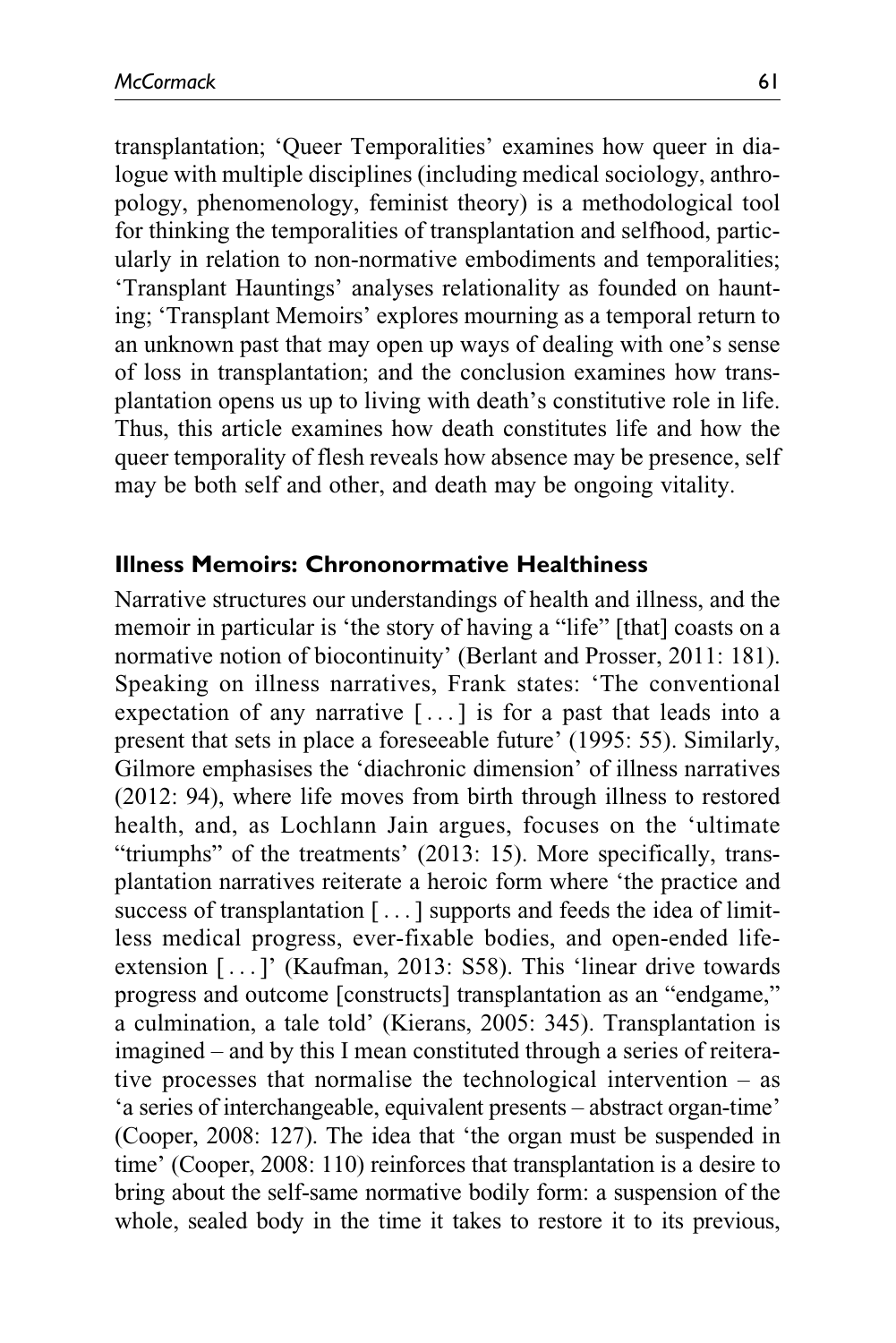supposedly healthy, form. The present is the time of an organ as a mechanistic part that replaces the same non-working part, and the future is the continuation of the somewhat altered body, but still restored to the same present where the body is oriented to a future of healthiness. I would suggest that the selected transplant memoirs conform to such normative temporal and heroic dimensions of illness narratives, often reinforcing the body as a singular entity momentarily disrupted by illness.

Despite this celebratory style and chrononormative form (Freeman, 2010), the memoirs, while sympathetic to transplant teams that support them and make their lives possible, are full of moments of disruption, non-linearity and hauntings. In the first heart and lung recipient's memoir, the surgeon states:

Sometimes when the families of donors learn the name of the recipient it causes psychological problems for them. They begin to believe their loved one isn't really dead, that he or she still lives inside the body of a total stranger. (Gohlke, 1985: 103, emphasis added)

While Gohlke emphasises that the surgeon dismisses such possibilities of donors living on as psychological issues, Sylvia criticises health professionals as 'usually quick to dismiss our reactions and feelings as illusory or unreal, although they themselves have never been in our situation. Moreover, most doctors and nurses don't even want to hear what we have to say' (1997: 199). Sylvia raises the important issue of experience, of sensing a changing body that may only be known by those who have undergone a transplant, suggesting an unwillingness of health professionals to listen.

Similarly, Dinoire, the first partial face transplant recipient, repeatedly states that her sense of self is distinct from how the transplant team wishes her to be: '*For the doctors, this face [of the donor]* must be integrated, but the mouth is a part that will never be mine' (Châtelet, 2007: 249).<sup>2</sup> Dinoire states that the donor is distinct from her even when doctors insist she must accept the donor as integral to her. Critical work on transplants reinforces this idea that such attachments are seen 'by professionals as pathological' (Davies, 2006: 260; Sharp, 2006). The selected memoirs highlight an epistemological struggle regarding the relationality between recipients and donors and/or donor families. They narrate a break in an authoritative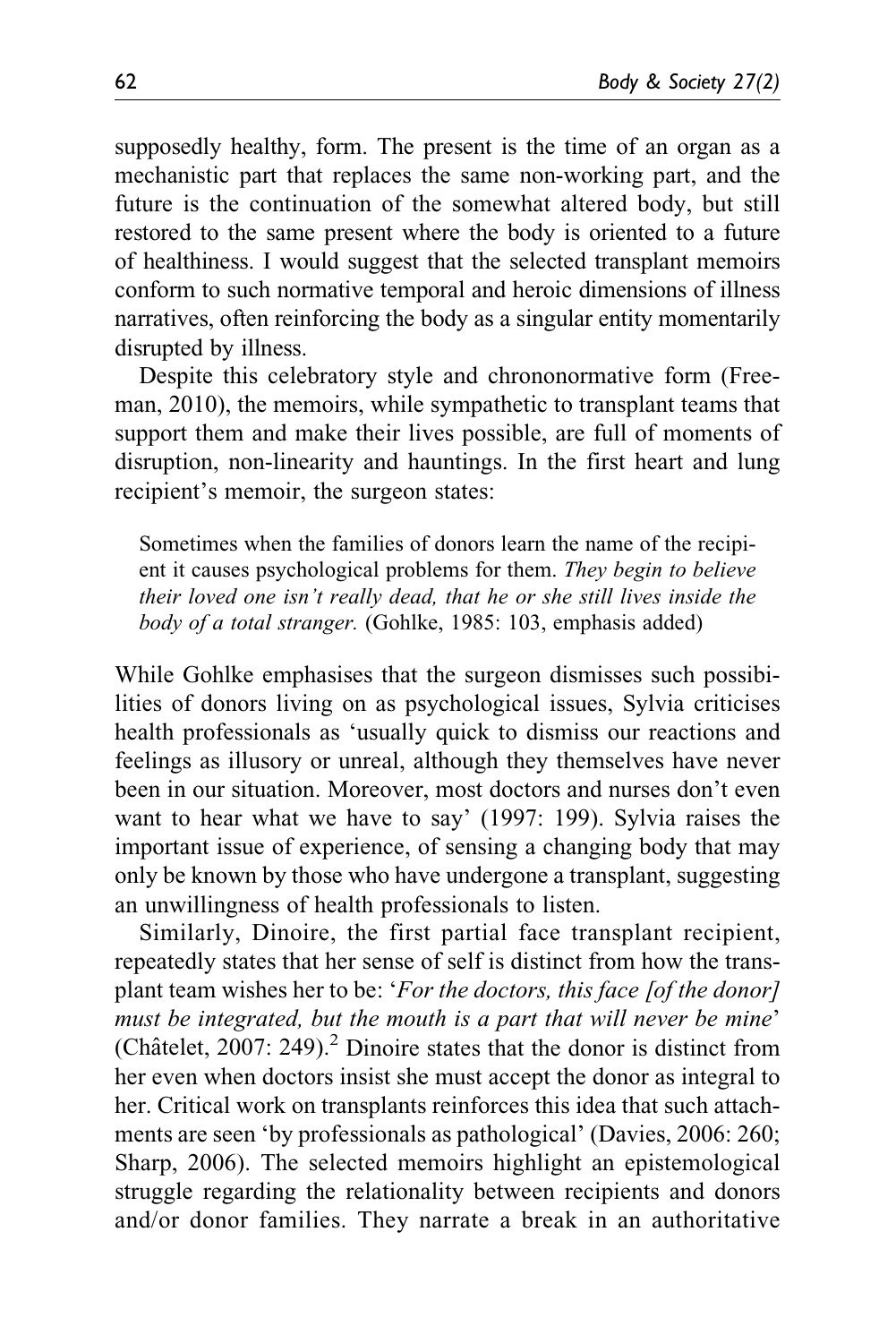narrative, in a cultural imaginary produced through their experience of medical practice and policy, recipient and donor and/or donor family narratives, popular culture, the media, scholarly work and centuries of western philosophy where the body is conceived as a whole and as restored to its whole self after surgical and technological intervention (Fox and Swazey, 1992; Shildrick, 2008).

To return such a sense of the human as whole and narrative form to chrononormativity would suggest, in line with Sharp, that: 'The biomedical model of time is wed to the rationale of disease theory; as such, a progression from diagnosis to treatment and cure is essential to the paradigm' (2006: 10). In this sense, '[health] itself [may] be seen as a side effect of successful normativity, [where] people's desires and fantasies are solicited to line up with that pleasant condition' (Berlant, 2007: 765). The temporality of transplant memoirs is forged through a desire to restore health and normality to a disrupted life and to structure life as forward-thrusting, restored and therefore continuous. However, in the above extracts, the authorrecipients position an authority against whom they must define their own experience of an uncertain self and in so doing these authorrecipients turn to a different order of time itself.

### **Queer Temporalities: Promiscuous Methods**

Here, queer is a methodology, a way of reading the selected memoirs, and of analysing the concepts and lived experiences of time and embodiment. It is, as Freeman argues, a 'decision to unfold, slowly, a small number of imaginative texts rather than amass a weighty archive of or around texts, and to treat these texts and their formal work as theories of their own, interventions upon [... ] critical theory' (2010: XVII). I therefore employ queer theory to read these memoirs as critical theory. Queer theory helps to understand the times and selves that emerge in moments of haunting.

More specifically, I revel in the promiscuous routes and histories of queer theory by dipping into and interlinking ideas across multiple disciplines without fidelity to any specific disciplinary tradition (Berlant, 1997; Cvetkovich, 2003; Halberstam, 2011). I follow Cooper's 'promiscuous' methods (2008: 4), which include the sociological, biomedical, anthropological, philosophical and in my case the literary, as well as Sara Ahmed's description of her 'preference for such queer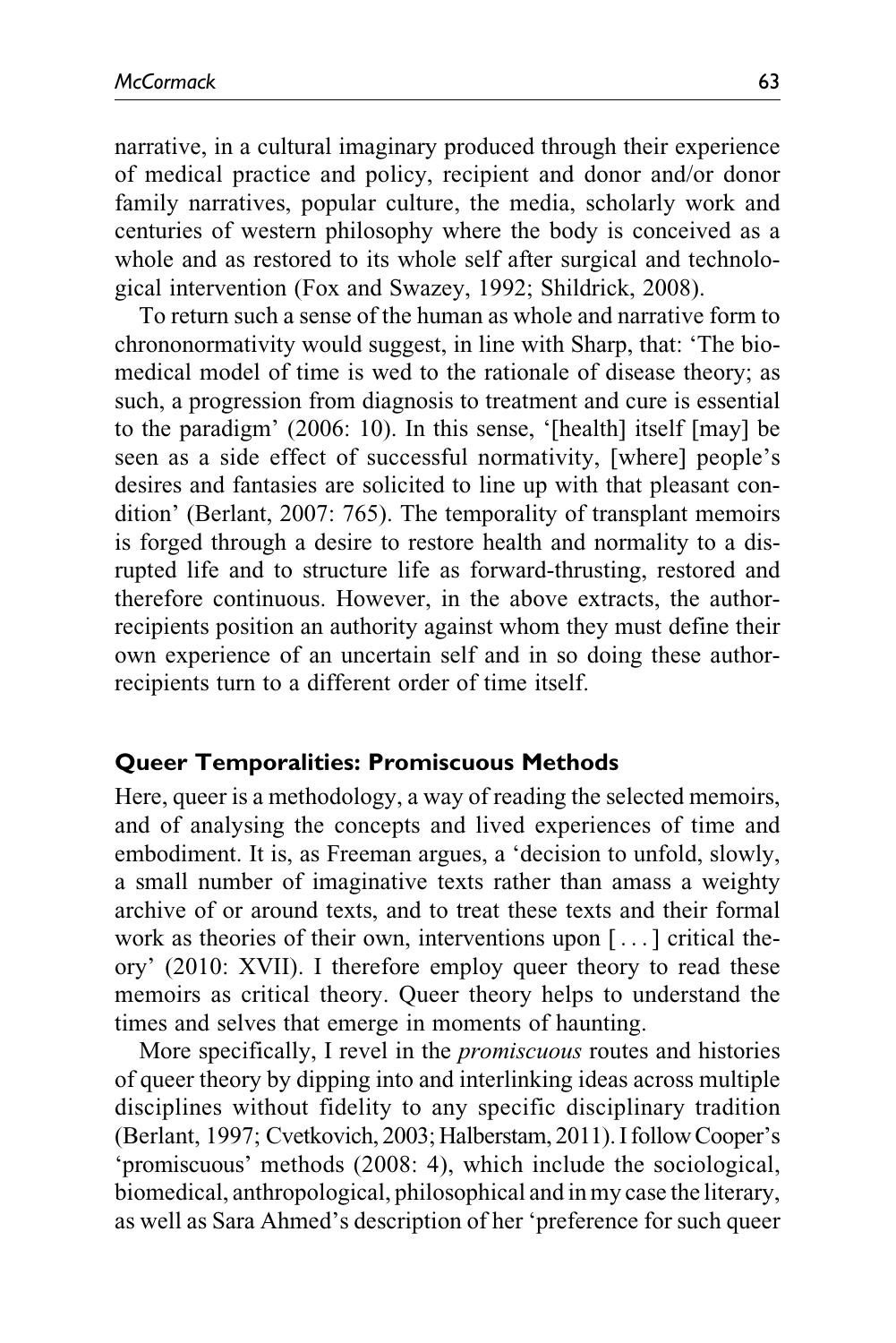turnings [which] is because I don't have a disciplinary line to follow – I was "brought up" between disciplines and I have never quite felt comfortable in the homes they provide' (2006: 22). Disciplinary discomfort is a method for reading popular literary texts that explore experiences of biotechnological interventions through the register of haunting. I draw on two already interlinked strands of queer theory: (1) queer time (Dinshaw, 2012; Edelman, 2004; Freccero, 2007; Freeman, 2007; Halberstam, 2005; McCormack, 2015) and (2) queer as an undoing of embodied subjectivity (Butler, 2004a, 2004b; Chen, 2012; Haraway, 2016; Hird, 2009; Hird and Giffney, 2008). In so doing, I offer analytical tools for reading experiences that turn to the register of the unreal and therefore for a language that may account for such seemingly disruptive and potentially unscientific narratives.

While queer frames my methods, theories of illness temporalities are central to understanding haunting in transplant memoirs. Charon argues that for those who are unwell, their 'temporal states of being differ' (2006: 44) and that 'disease forecloses narrative coherence over time' (2006: 43–44). Frank emphasises illness as 'living with perpetual interruption' (1995: 56), precisely because 'its present is not what the past was supposed to lead up to, and the future is scarcely thinkable' (1995: 55). Furthermore, Charmaz links these temporal changes of illness to a transformed embodied self:

Living with serious illness and disability can catapult people into a separate reality – with its own rules, rhythm, and tempo. Time changes – drastically.  $[\dots]$  Having a chronic illness means  $[\dots]$ struggling to maintain control over the defining images of self and over one's life. (1997: 4–5)

While the restoration of a whole self may be central to these memoirs, I take the above reflections on illness temporalities as a queer potential to live with what Nancy calls 'a permanent regime of intrusion' (2008: 169). Rather than bodily integrity, I focus on 'the radically different senses of embodiment that transplants induce' (Blackman, 2010: 5) even when normative bodily and written forms are reproduced. The trope of haunting draws out the very constitutive – and rather queer – bond between life and death that founds selfhood. I agree with Varela that 'it is not the body-technology that introduces the alterity in my lived body', but rather the 'technology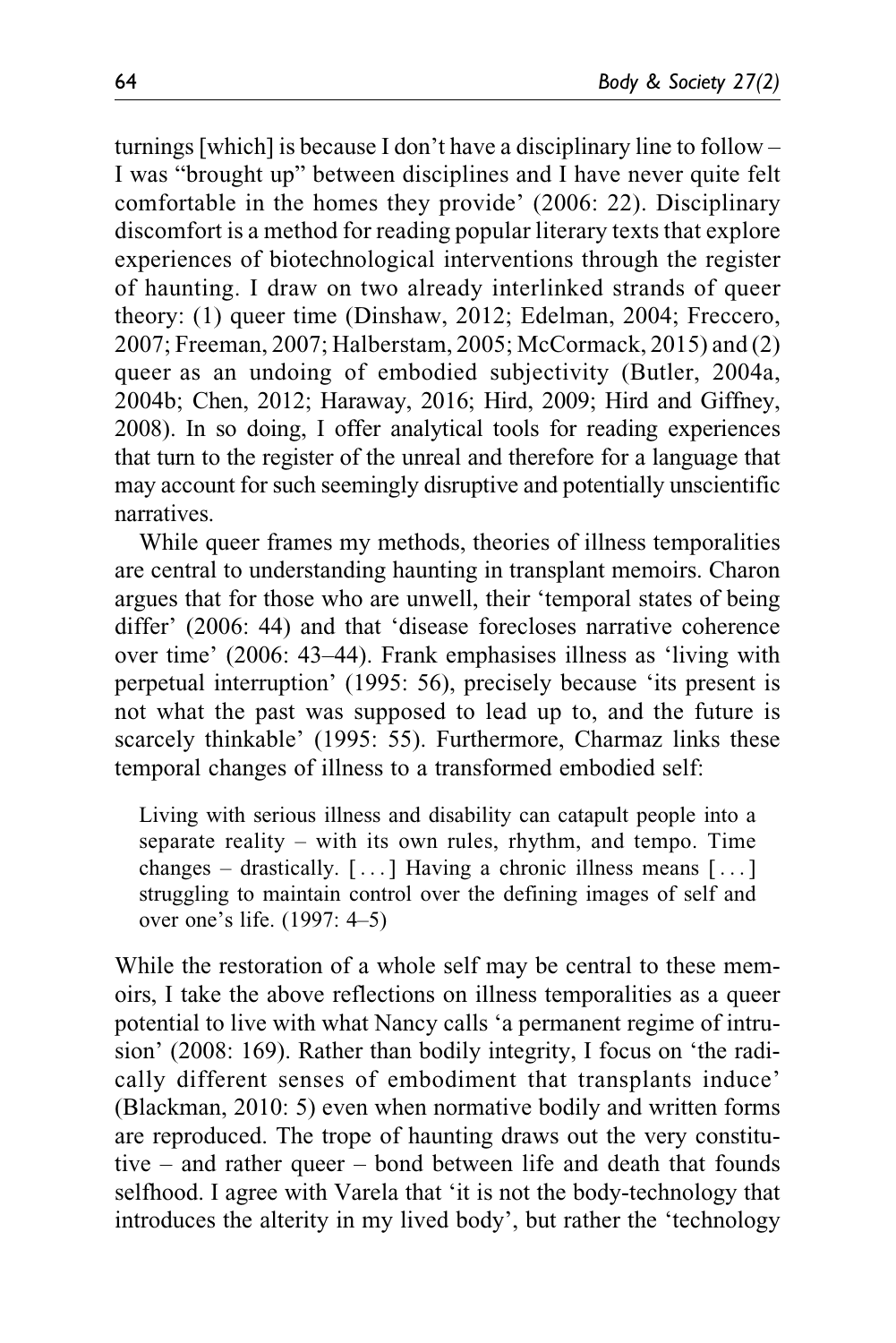widens and slips into what is always already there' (2001: 266). In other words, a haunted sense of being with others that is prominent in transplant narratives, while clearly a trope of the transplant experience, is itself indicative of how the self gives 'way to a decentring into a larger field of subjectivity' (2001: 268). While transplant memoirs bring hauntings of the self into focus, I argue that the self is always already haunted, founded upon haunting absent and yet present dead but vital others.

My use of queer therefore builds on a phenomenological tradition of analysing morphologically diverse bodies, including the temporalities of biotechnologised bodies (Gunnarson, 2016; Haddow, 2005; Kaufman, 2010; Shaw, 2010; Zeiler, 2014). In particular, I work with Zeiler's 'temporal thickness' (2018: 88) and Merleau-Ponty's enfolding of body and time: 'I am not in space and time, nor do I conceive space and time; I belong to them, my body combines with them and includes them' (1962: 161). In so doing, this 'critical model of queer temporality [... ] theorizes temporalities we already inhabit' (Gilmore, 2012: 94) and how we are always already founded by death, not as a future occurrence but as the very possibility of being. To this extent, Freeman's analysis of how 'time binds' means not simply temporal obligation, but, echoing Merleau-Ponty, 'that naked flesh is bound into socially meaningful embodiment through temporal regulation' (1962: 3). Thus, the emphasis on queer temporalities is to render apparent how a sense of self emerges through changing flesh, literally in the form of an organ, and that the potential change of time (practically in the regime of pharmaceutics and medical appointments and physically in feeling a past that is not one's own) may bind how selfhood emerges. Such structures of flesh and time impact how narrative is written, how chrononormativity becomes necessary to transplant memoirs, and therefore queer becomes a way to analyse moments when these bodies and times no longer stay together.

Building on Munoz's argument that queer addresses 'failures of imagination' (2009: 18), I am suggesting that the register of the unreal – ghosts, hauntings and/or absent presences – has a place in this highly technologised and scientific field. Taking queer detours through multiple disciplines captures non-linear temporalities as the phenomenological experience of transplantation, for some recipients, and the queer undoing of normative bodily and temporal forms. If we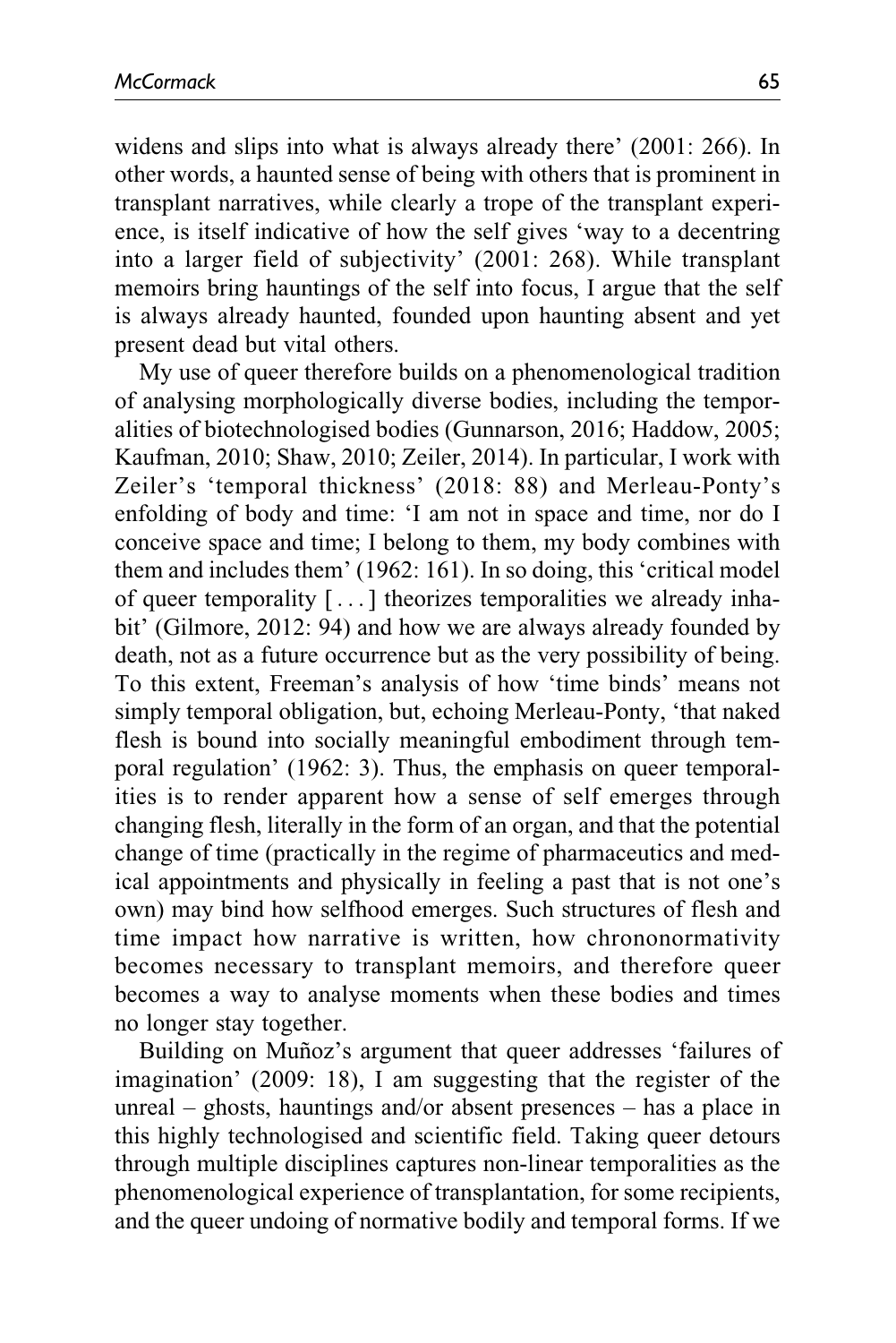live with our ghosts, as Muñoz suggests (2009: 46), then maybe we will tease out what haunting means to transplantation and as a mode of witnessing our unruly, inter-/intra-connected bodies and times. I employ a queer reading precisely because these heteronormative and chrononormative texts that are often read as too personal to be scientific offer a potential to think embodied temporality as both living with more than one in the so-called individual and vitality in death.

#### **Transplant Hauntings: Time and Flesh**

Sylvia speaks about her donor as 'this other presence within' (1997: 128), as feeling her 'ghostlike' post-transplant body (1997: 121), and concludes that 'the boundaries between life and death, or between this life and other possible lives, might not be as permanent or immutable as we generally assume' (1997: 120). Similarly, Dinoire says: "The other," she will always be present' (Châtelet, 2007: 233). While this relationality with one's body and donor may be read as an interruption to the normative human who is conceived as whole, independent and alive (or dead, but never both), Sylvia's and Dinoire's words capture a haunting unspeakability of the relationship between the living and the dead. Their words reveal a temporal shift in and of the post-transplant body, where that which should be absent, namely the dead, is present. As the heart recipient Dunn states: 'I held my hand to my heart, and through my tears I told these people [the donor family] that I could even feel [the donor] Dorothy loving me, right at that moment' (Fink, 2011: 98). These recipients return to the almost tangible but not present, and in so doing bear witness to what has been lost: namely the one to whom one feels indebted and whose presence is visceral but whose absence is supposed to be as definitive as death. Here, time is queer in its refusal to move forward as the recipient constantly returns to the unknown past of the donor; cohere with the normative demands of the distinction between the living and the dead; and reinforce the human as one, individual being and instead showing intimate relationality.

Furthermore, where Hoeyer (2010) reveals that bone is understood as waste and thus a useful resource for others and not necessarily a property of self, I would argue that these transplant memoirs show relationality as not only emerging through the donated organ, but more specifically the organ itself as vitality, as the very thing that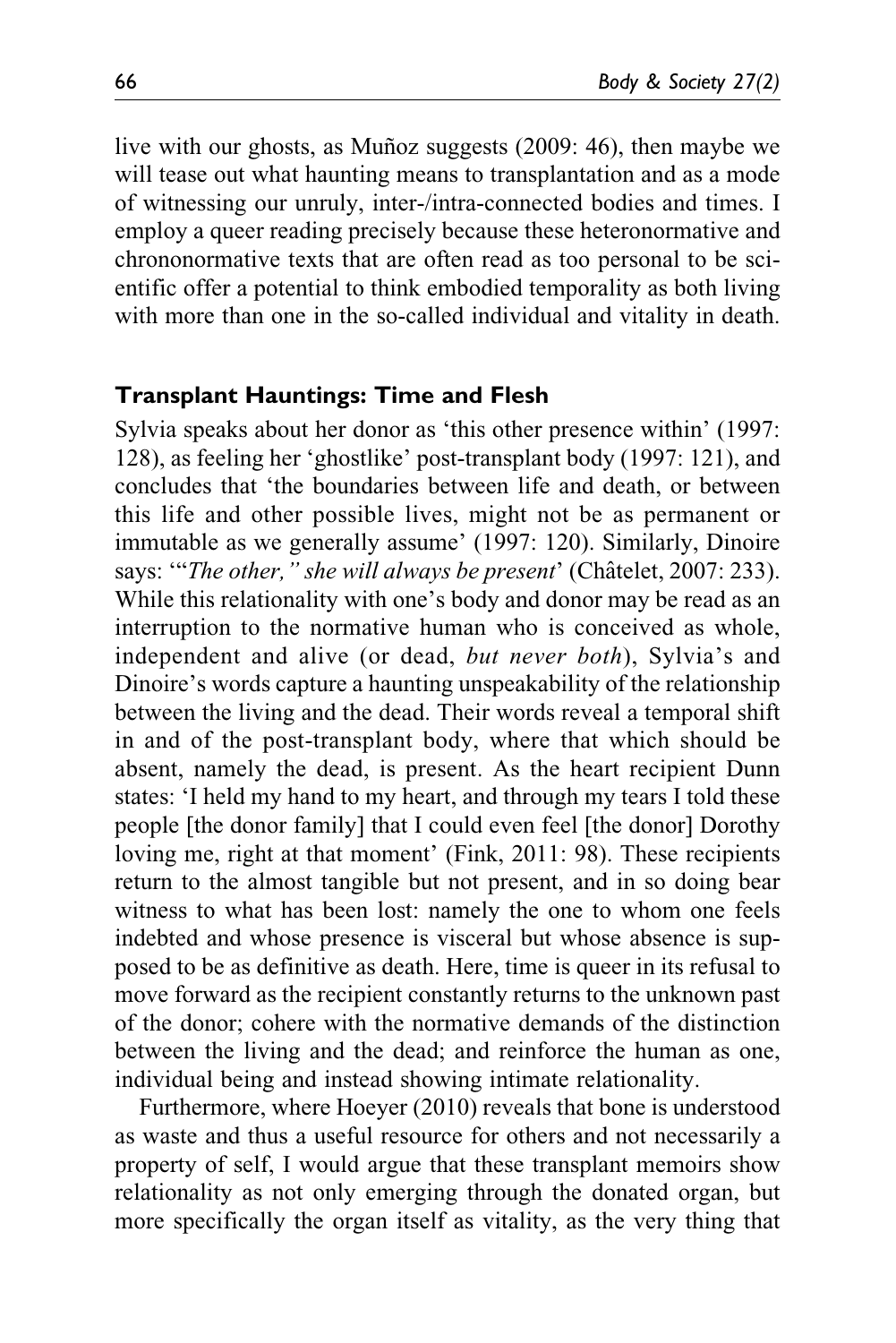gives life. In Dinoire's words, 'That which gives life, is it not life?' (Châtelet, 2007: 17). Dunn says, 'I knew I felt love for this anonymous person whose heart had given me life' (Fink, 2011: 97). The organ itself stands in for the very possibility of the present: life is only possible because there is vitality in this organ and thus death and life are bound together. It becomes impossible to separate the life of self from the sense of renewed health that comes from the donated organ and thus the dead donor. Such phenomena could be said to capture a sense of 'bodily immortality' (Haddow, 2005: 109), and what Shildrick calls 'an atemporal bioethics' (2019: 20). However, I want to stress that this is not only about socio-medico-cultural understandings and redefinitions of death. I am arguing that it is precisely at the point where it becomes almost impossible to distinguish between life and death that flesh in these memoirs is felt as that which prolongs life and therefore as the very thing that gives life. Although the person has died there is vitality, and perhaps more importantly, to return us to Freeman's work, this captures how flesh binds us. In other words, rather than atemporality or immortality, I would suggest that the fleshed self is 'constitutively haunted' (Derrida, 2005: 179–180). While bone as waste may not found connections, body parts as vitality are experienced as the very possibility of continuity, literally of temporality itself. Thus, Derrida's (1994) ghosts return us to the other within as simultaneously alive and dead, present and absent, and self and other, and the very possibility of these distinctions. Vitality exceeds the individual who has died and thus the sense of better health and/or changed embodiment (including scars, side effects of medications, etc.) come to be felt as the site of life itself. Time loops back to the donor who is no longer alive and yet whose time has not ceased in the organ that may be felt as change to the recipient's self and present. Here, the ghost – or the figure of haunting – is not a pathological failure to accept death or anxiety (Kierans, 2005; Shildrick, 2015), but a capturing of the queer temporalities of transplantation and relationality more broadly.

Furthermore, the temporality of flesh crosses and may extend, or indeed be shorter than, the life of a supposedly singular being. Whitman Helfgot's The Match is a memoir where the recipient subsequently donates the received heart, showing that vitality extends beyond two lives. It becomes critical to grapple with the implications of such temporalities when one experiences life extension through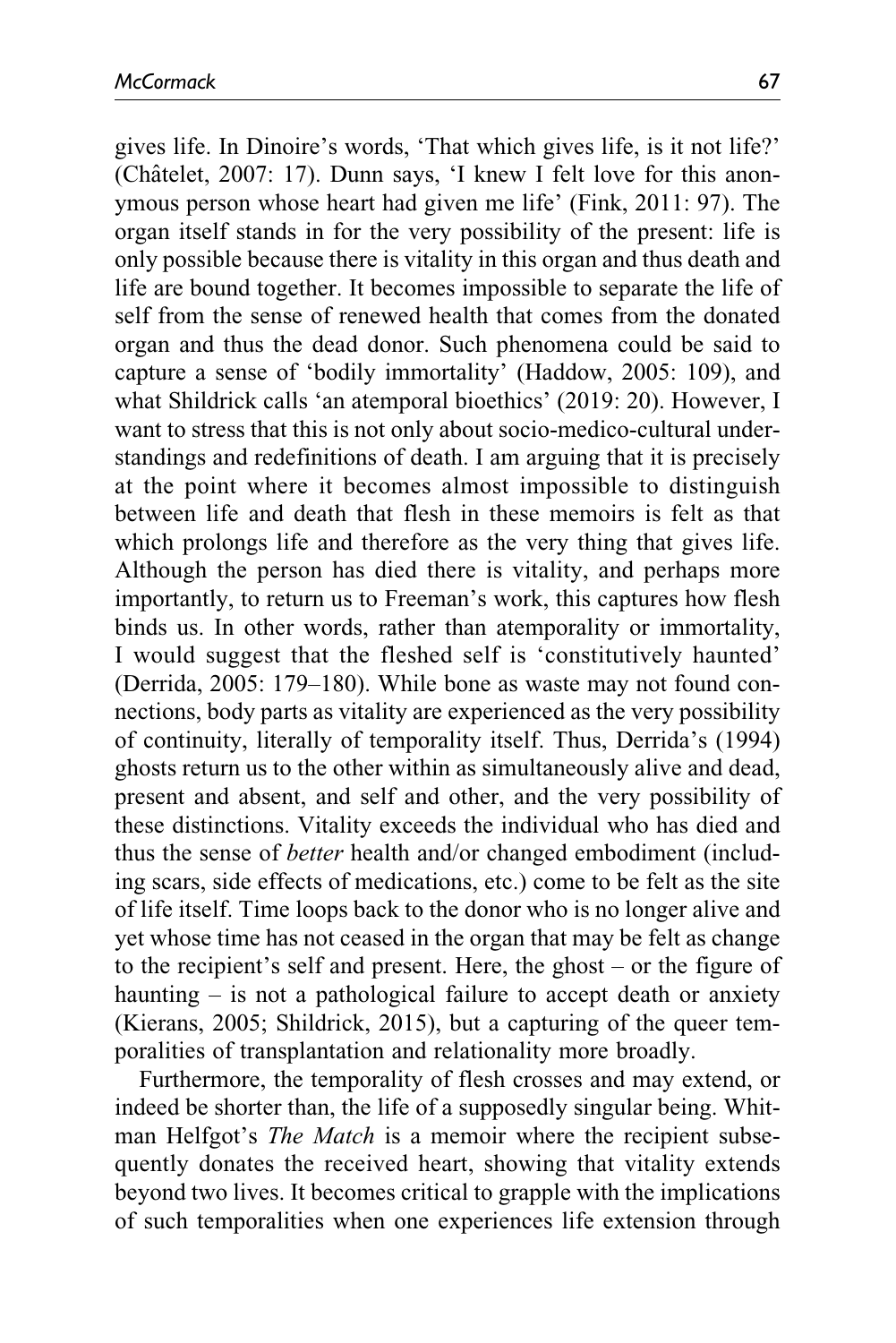the vital death of an other. Dinoire states this the most explicitly when she tries to convince the psychiatrist that she should know the donor's history: 'How do you want me to mourn that which I've lost if I don't know how that came about?' (Châtelet, 2007: 242). It should be clear that I am not calling for a policy change where recipients should know about the donor. My point is that no amount of knowledge could fill this sense of loss of self and loss of other, as haunting is constitutive of being. Instead, transplantation exposes how absent presences constitute our very sense of who we are as always multiple beings and temporalities, whether this be in the form of a deceased donor or an ecology of living bacteria in and on the body (Martin, 2010).

It is not only recipients who feel this bind. Donor families are presented in memoirs, and often in popular sources (Fuller, 2018), as sensing the presence of their dead family member living on. They read the material form (i.e. the donated organ) as presence. Sylvia describes meeting the parents of her donor, Tim, and these are the words of Tim's father: 'It made me feel my son came back to me [...]. His spirit is still there in those parts she received' (1997: 197). The son is present, but not alive in any strict sense; he is there through his heart that continues to beat in Sylvia. Donors are a haunting reminder of the continuation of life after death, but perhaps more importantly they show how humanness is constituted through the time of body parts: that life can go on even in partialised form and thus that the time of the organ donor does not stop with death. This re-turn to the dead person, who is seen to be re-formed in and re-forming of the other, is evidence of a haunting materiality. The time of the donor is a re-turn not as self but as life to an other, as a material entity that may alter the other's sense of self and the distinction between life and death.

The temporality of transplantation, in the form of haunting, brings to the fore the very queer materiality of the life of the other as it constitutes the self. The material presence of the dead donor – the suggestion that the donor lives on through the donated organ – constitutes a haunting temporality where the self may live with a dead other or more accurately accept that a dead other constitutes one's self. Here, the temporality of selfhood is not only about life's forward drive but also about remembering what is lost and living with the proximity of death itself. The trope of haunting bears witness to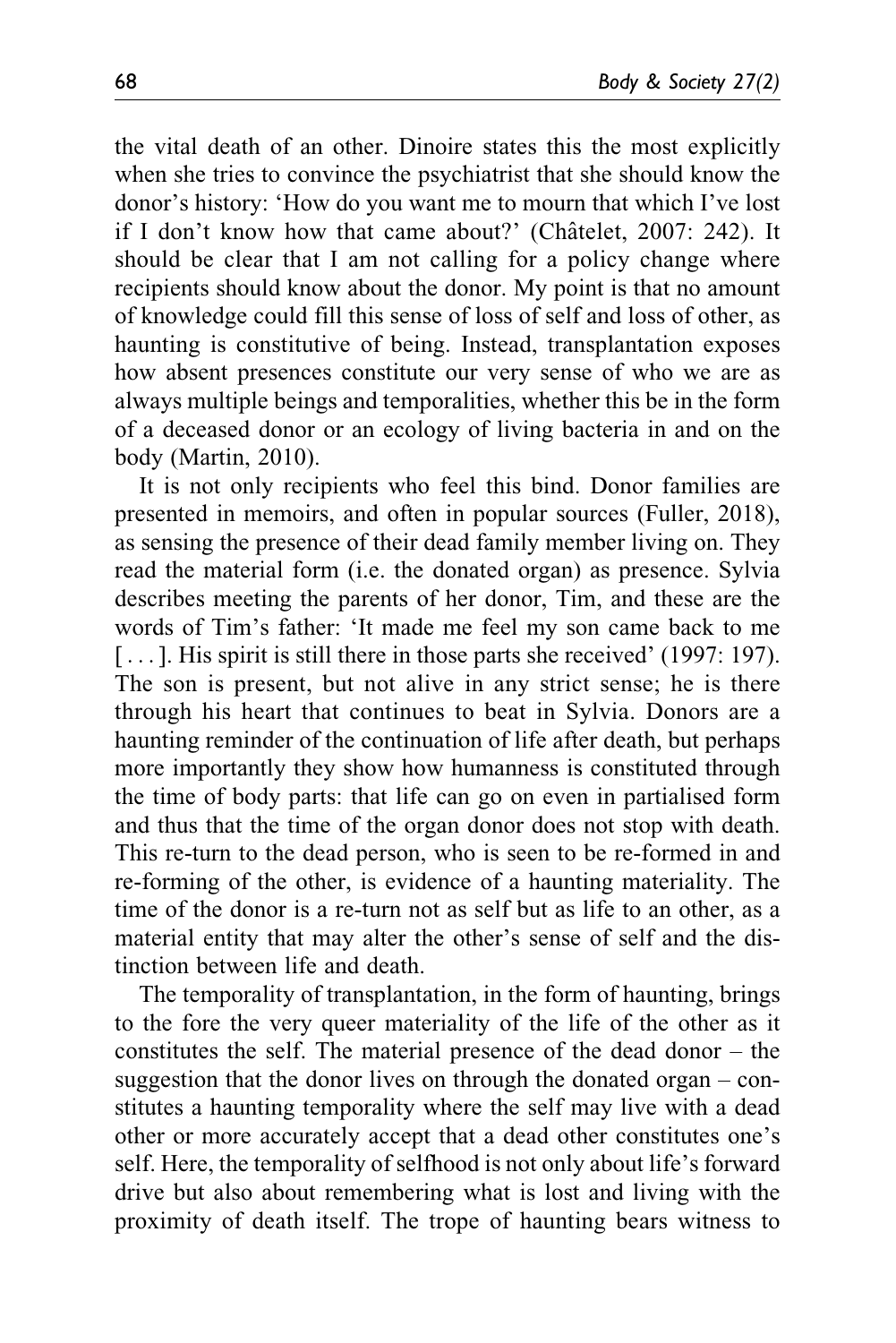being more than one, even when the self may be understood as a singular, embodied being. In these memoirs, the donor is dead, but the material presence of the donor's organ is also the fact of life itself, and thus the possibility of time continuing in its queerer – looped to the past – forms. If flesh emerges through and in time (Merleau-Ponty, 1962; Zeiler, 2018), then a change in flesh may produce a different temporality of being (with others). Hauntings question forward-thrusting, heroic narrative forms and the body as (restored to) a whole self. If death is not simply absence, then it may be that what these memoirs narrate could help in opening up transplant narratives to how we live with the dead, how some recipients may feel their bodies as more than one and how time may not only move forward.

### **Transplant Memoirs: Haunting as Embodied Mourning**

Thus far I have suggested that death as absence fails to account for how flesh may feel similar to or even the same as presence (Bird Rose, 2017; Haraway, 2016), and that theories of self and other relationality which rely on presence ignore the very absences that constitute our sense of being with others. Here, I turn to mourning as a way to develop how we read hauntings and to suggest opening up transplant narratives to these queerer bodily and temporal forms. While existing practices designed to remember the deceased donors (e.g. annual ceremonies) may help some recipients mourn the donor they never knew, I would suggest mourning (as a theory and a practice) – with its emphasis on the repeated return to the past as a way into the future – could open up understandings of how life and death, self and other, presence and absence, multiple times and selves are constitutively bound. In other words, a queer reading of these memoirs does not refract disruptions or disturbances through a psychological lens, but rather gives space to living with the dead as simultaneously integral to and separate from the living and as presence and absence. Thus, '[d]eath may not, after all, be the end of life [because] after death comes the strange life of ghosts', which is when 'multiple unruly temporalities' may become evident (Tsing, 2017: G8). The structure of mourning – as a queer method of living with the dead – gives us glimpses of narrative eruptions where we witness what could be described as impossible experiences, such as the dead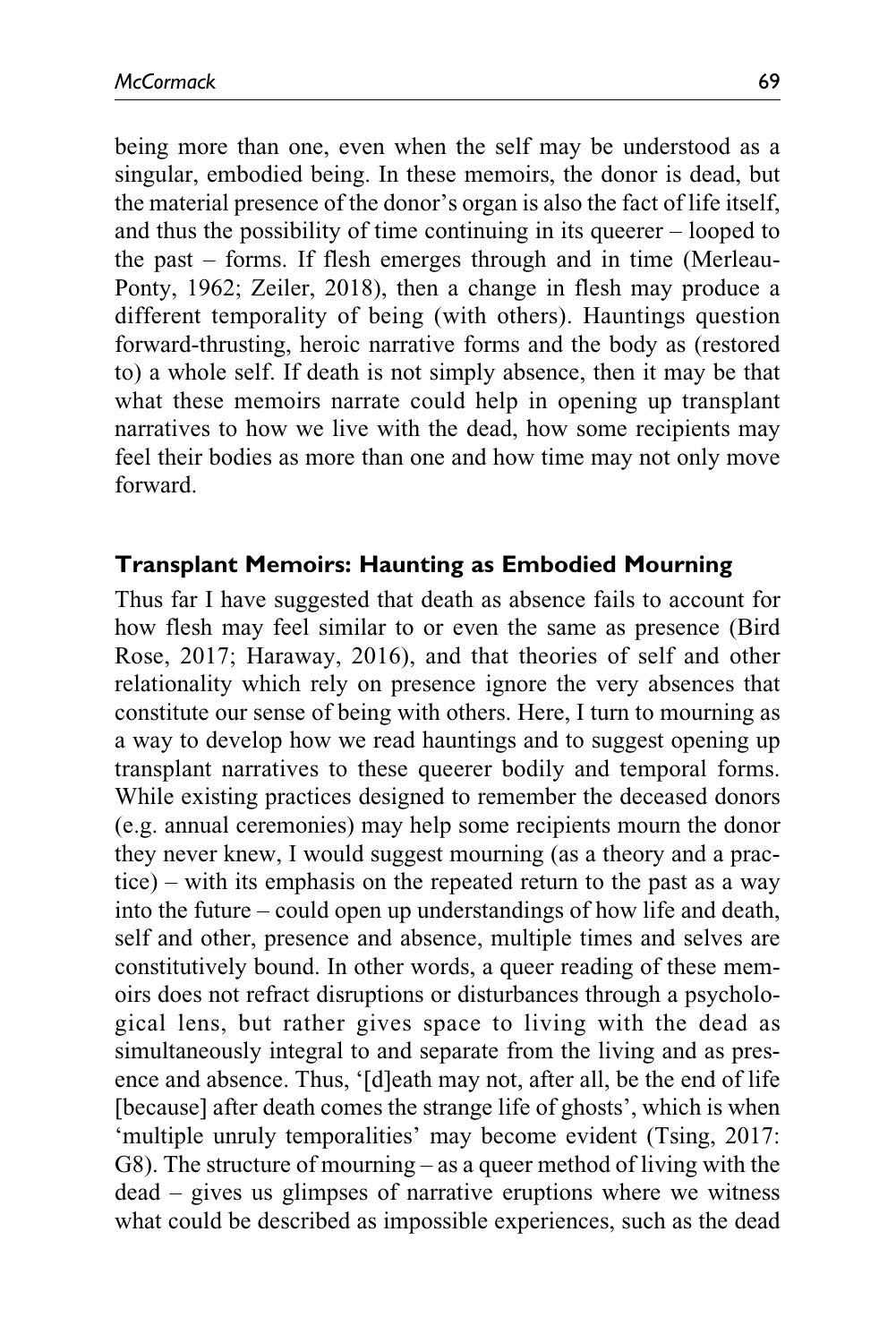living on, and thus a way of practicing living with absent dead, but vitally and materially present, others.

Author-recipients often speak of themselves – and are often described – as 'reborn' (Chˆatelet, 2007: 18, 28, 121, 292; Sylvia, 1997: 95) post-transplantation. The period pre-transplantation is for some a sense of losing life and time itself. Sylvia explains: 'As I grew weaker, my sense of time started to change. On the one hand, I probably didn't have all that much of it left. On the other hand, time was just about all that I *did* have' (1997: 50–51). Time is fading as the fear of the last breath structures daily life. Gohlke describes knowing she was 'running out of time' (1995: 77), and Dinoire relates this sense of time ending to the loss of self: 'I had lost the sense of time, without question, of things, of reality. I didn't know who I was anymore' (Châtelet, 2007: 37). Furthermore, descriptions of donors reinforce the experience of transplantation as a temporal confusion. Whitman Helfgot, speaking about her husband who received a donated heart and went on to donate that heart and his own face, explains how technology keeps donors 'suspended as if in a cocoon, ghostlike, hovering between this world and the next' (2010: 39). Gohlke says: 'the brain-dead body [of] the donor  $[\dots]$ was kept alive until the time of surgery' (1995: 115). Prior to the organ procurement ghosts are present, and the borders between the dead and the living are blurred as the time of death is both at the moment of brain death and when the technology is turned off. Ghosts may not be possible, but they clearly haunt many aspects of organ transplantation, and precisely because 'in certain cases our death can prolong another person's life' (Whitman Helfgot, 2010: 261). Such blurrings reveal ontological and epistemological questions around how we live with death, not simply as an end but as integral – foundational – to our being and how immaterial materiality (hauntings as immaterial and the organ as matter that links back to ghostly tropes) founds relationality. Ghostly language takes us into an uncertain boundary between life and death and where one life and person end and another begins.

Mourning is a way of reading through the normative structures of health memoirs (and narrative more broadly) to explore the meanings of ghosts in this biotechnological field. Importantly, it could help to understand ways of living with these ontological and epistemological uncertainties, rather than always reducing such reactions or emotions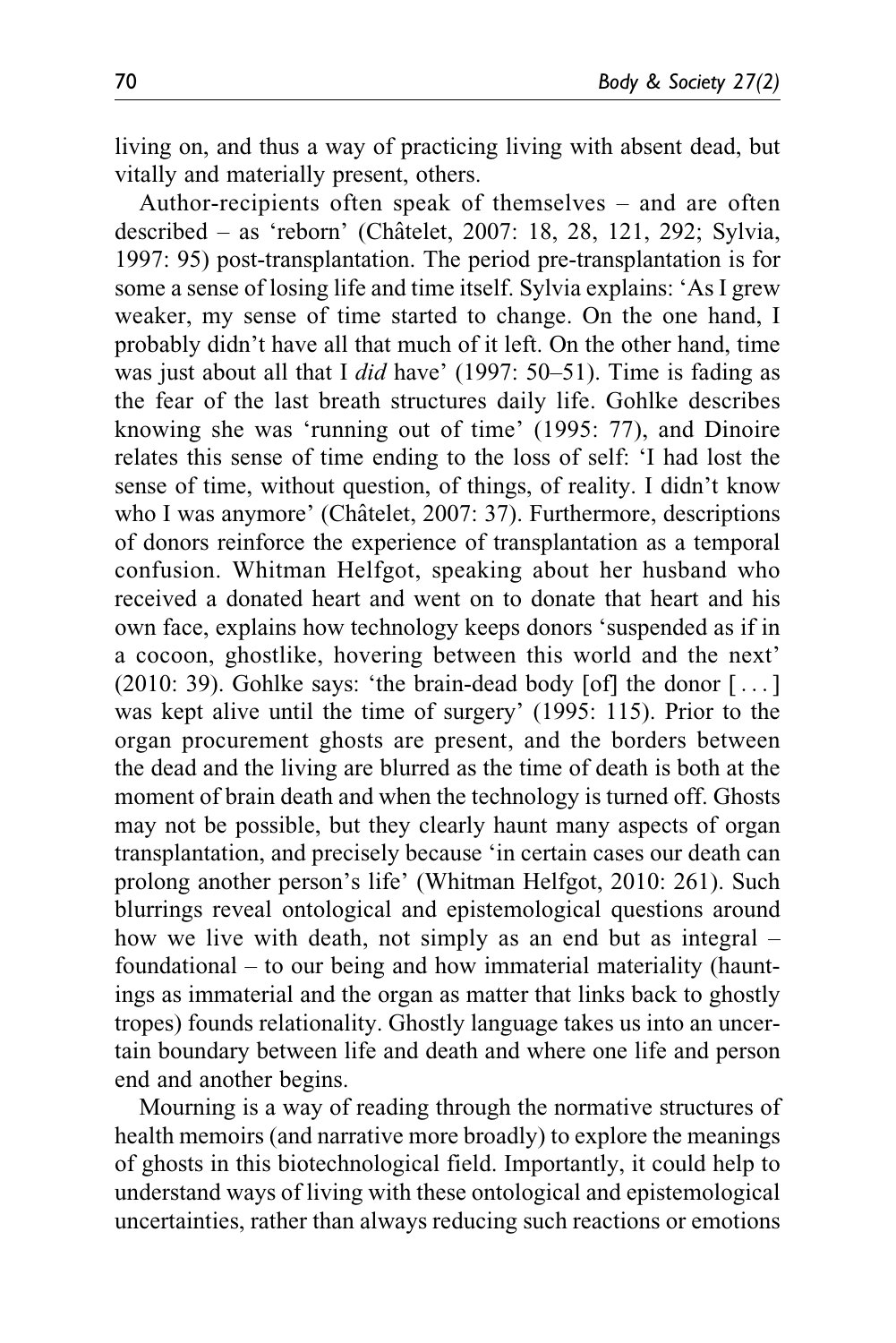to psychological or psychiatric readings. Following Butler, I argue that loss of an other is a loss of who one is, or more specifically death exposes the tie that is foundational to one's very being. In Butler's words, this relationality 'is to be conceived as the tie by which those terms ['you' and 'I'] are differentiated and related' (2004a: 22). This is why the death of an other may 'haunt the way I am' (Butler, 2004a: 28), and thereby result in one being 'undone and open to becoming unbounded' (Butler, 2004a: 28). While I agree with Butler that death exposes the very relationality of being with others, I want to stress that in transplantation, a recipient may be understood not only as psychically 'unbounded' but also as physically 'unbounded', in the sense that the body's boundary is cut open and body parts removed and reinserted. This literal undoing, I would argue, adds to the sense of feeling 'undone' by the loss of an unknown other whose vitality and thus relationality is the foundation of self. Importantly, the self is not founded through a living tie, but through loss itself, and the very physical undoing in the form of surgery brings mourning into play as a process of trying to understand changing bodily existence and how time continues post-transplantation. Mourning is the experience of a queer temporality that reaches back to an unknown other whose vitality is present but who is clearly absent insofar as they are dead, and thereby a sense of loss comes with visceral and relational changes.

The heart recipient Robert Dunn explains: 'I had told [the donor's] family once that I could feel [the donor] Dorothy loving me. But now I could feel myself loving her. It was as if I was falling in love with her, and the feeling was as overwhelming as it was comforting' (Fink, 2011: 102). Such a sense of co-existence is captured by Gordon when she describes 'how that which appears absent can indeed be a seething presence' (2008 [1997]: 17). I am suggesting that the taking of an organ from a dead other founds a relationality and a relational temporality that could be said to run counter to the human, to its very linear-oriented and life-oriented goals. And, such counternarratives emerge in the memoir form, where the need for a narrative of healing, of overcoming illness to triumph into wellness, is present but is constantly disrupted by a time that does not only move forward and by narrators who want the dead to be present. Sylvia says: 'I felt as if I were two people who were sharing the same body' (1997: 158). Similarly, Dinoire states, 'Forget her, no./ I can't and I won't. She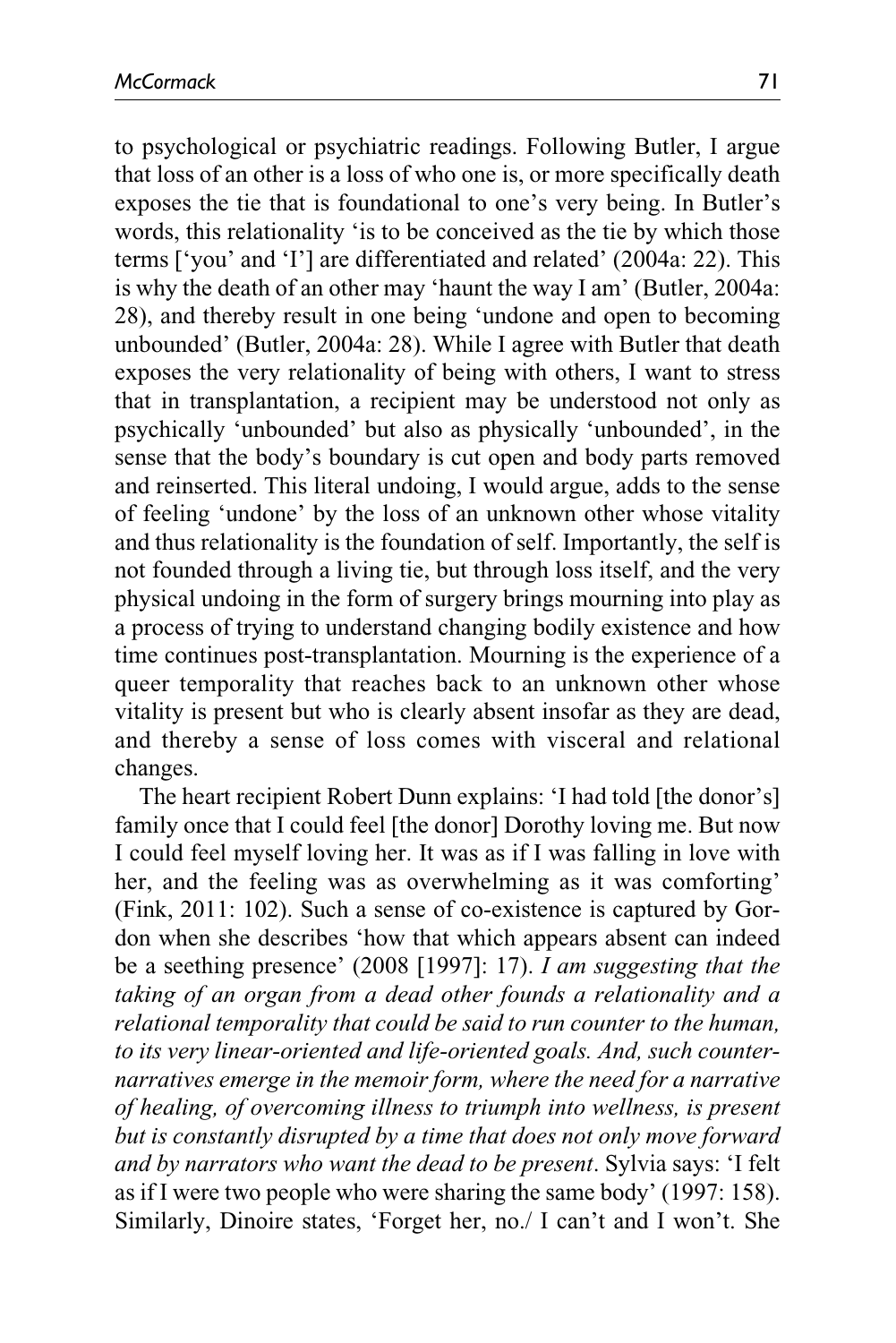exists in me. She will always be in me and she will always be a part of me' (Châtelet, 2007: 247). No one other than the recipient can feel these changes, this presence and these bodily differences. This produces a sense of haunting precisely because the materiality that is of the other – but is not the living other – evokes an epistemological and ontological uncertainty about the simultaneity of life and death, presence and absence, and of this time and of belonging to a past (indeed, finished) time. Following Derrida (2005), I suggest that in transplantation, self and other relationality is constituted at the limits of knowledge, at the limits of present, knowable others. It may be reassuring to hear that the donor cannot live on, and this may be scientifically accurate, but the repeated testament to ongoing life through the sense of an other in the post-transplant self should at least raise some epistemological and ontological uncertainties about this biotechnological intervention. It may not be that the donor is living on, as such, but that a sense of altered and shared being is possible and that this is not simply anxiety-inducing but rather a way of being that gives recognition to the relationality between the dead and the living.

Moreover, visceral touching is central to this sense of material presence and thus to the idea of the dead living on, of haunting in transplantation. The queer sense of haunting in transplant memoirs returns us to phenomenology and how critics have explored bodily registers other than sight as foundational to relational being (Jay, 1994; McCormack, 2014; Oliver, 2001). I want to queer this reliance on living touch to suggest that transplantation exposes how we are touched over and over again by that which is beyond the living: sometimes dead and oftentimes full of vitality. In transplant memoirs, this uncertain touch originating from a dead person, but not the dead person, whose time is over, but whose organs live on, impacts how recipients relate to their bodies and their sense of futurity. Varela addresses this quandary by referencing accounts of a dozen people online: 'we feel our livers, doctors say we shouldn't. [... ] Such is the presence of the unfeeling liver' (2001: 264). Similar to memoirists, Varela evokes the prohibition of particular knowledge about transplantation and insists that insides may be felt. Nancy, Gohlke and Dunn all use the word intruder to describe how they sense their failing organs and the donated parts, and Sylvia uses a potentially less aggressive expression: 'this other presence within' (1997: 128).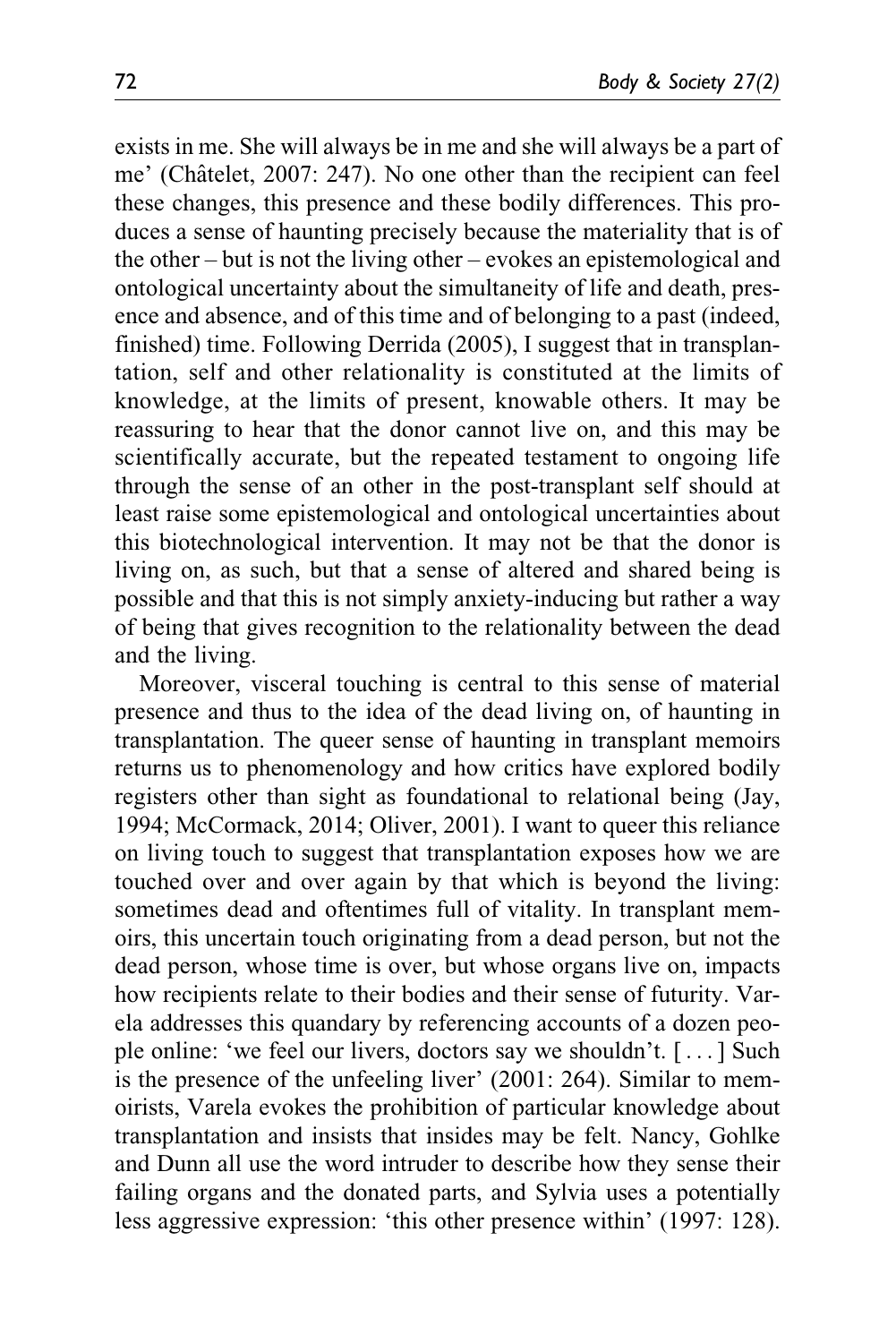Interiority is felt as intrusion, as the failing organ, regardless of whether scientifically it is possible to feel one's liver or other organs. Unlike in Hoeyer's exploration of bone transplantation where questions of self and other relationality were largely absent for donors and recipients, memoirs raise questions around how we sense the inside of ourselves and thus how this presence – intrusion – brings to the fore a viscerality that may otherwise have been considered absent. In so being, the transplanting of vitality through deceased organ donation continues to be felt over time. This transports touch in the phenomenological tradition into another dimension as the living touch the dead inside themselves.

Building on Husserl's discussion of how touch may precede presence, Derrida states that 'the ghostly revenant [... ], between life and death, dictates an impossible mourning, an endless mourning – life itself' (2005: 35). Following Derrida and Butler, I am arguing that mourning founds a relational tie that is the very possibility of being, and thus mourning in the case of transplantation is one way to grasp the varying levels of loss: of being more than one, of feeling an attachment to the dead or even that the dead live on and of being irrevocably transformed by the fact of inter-/intra-subjective existence. The intrusion to which Nancy refers in the title of his philosophical memoir (2008) and thus the sense of interiority that is brought to the fore pre-transplantation persists as one's own sense of life wanes and is prolonged through the insertion of one (or multiple) organ(s). Interiority and exteriority become almost indistinguishable and therefore what supposedly divides self from other almost impossible to discern. While the resealing of the body's border might be understood as reasserting the division between inside and outside, self and other, it raises more issues around how the self was never simply individual and how death does not mean the cessation of vitality even if an other is dead. Furthermore, I would suggest that the literal touch of an other through the vital organ reinforces the sense that one may feel what one is not supposed to feel (if we return to Varela). One is literally touched by the warmth of the dead, not in the form of an individual being but rather through their constitutive part(s). In organ transplantation, embodied time is 'a passage outside and through the other, as well as through absence, death, and mourning' (Derrida 2005: 180). Indeed, Sylvia explains how she is 'joined' to her donor Tim: 'Tim was now part of me, and I was part of him'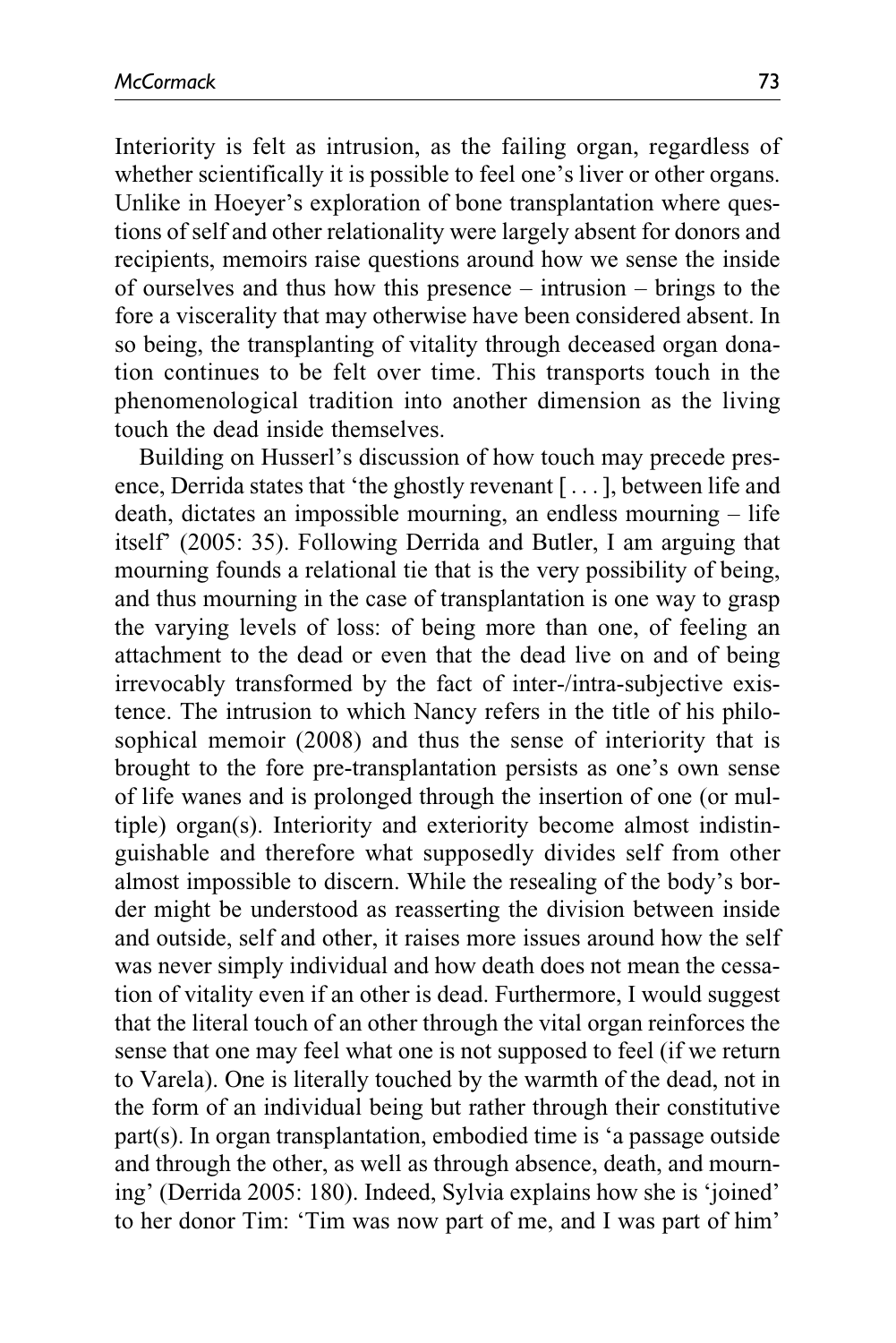(1997: 114). She describes post-death and post-transplant relationality as: 'I had finally achieved my new identity, a kind of third being that was neither the old Claire nor the new Tim, but some combination of the two' (1997: 209). Dunn speaks of a similar tie to his donor, stating: 'He [God] must have said [to the donor]: "Come with me. You'll be safe, and you'll live in somebody else. And I have the perfect somebody picked out for you." That's really how I feel' (Fink, 2011: 101). In these memoirs, the experience of being literally open to an other (and sometimes multiple others) and thereby that the embodied self passes through a temporality of mourning is a return to an unknown past through the sense of an other in the self who is dead and yet whose vitality is central to life. This is an insistence that the dead donor lives on in the body of the transplantee; it is a turn to ghostly possibilities as an epistemological and ontological challenge to conventional understandings of organ transplantation as outlined in the memoirs.

Furthermore, the memoir form gives the above claims potential credibility. The genre's personal narrative gives it a veracity that is in many ways its 'ethical appeal' (Gilmore, 2012: 91). The aim of transplant memoirs could be said to be 'to enhance the humanity of those who write and read it, to amplify the domain of human control, and to promote a view of the autobiographer as one who can shape life through its representation' (Gilmore, 2012: 91). In addition, it shows the appeal of this biotechnology, revealing its miraculous, life-saving qualities, and how the struggles, while immense, are always outweighed by the fact of life going on. Although the overarching narrative is one of success, even when the recipient's death is narrated (Fink, 2011), these ghosts – these hauntings – disrupt the flow of a life from health to illness to near-death and back to life again. Similar to Gilmore's argument in relation to pain memoirs, I would suggest that transplant memoirs do not offer a linear, progressive narrative of the individual human. Precisely because the reconstitution of the self is not the recreation – the replication – of the self in the same body but instead the creation of a new bodily form that is similar to and yet different from who one was prior to transplantation, the form of the writing is not strictly realist or linear. Hauntings are possibilities for speaking of our constitutive ties to the dead, as well as bearing witness to a temporality that repeatedly returns to the losses of those we do not know but who found our fleshy existence.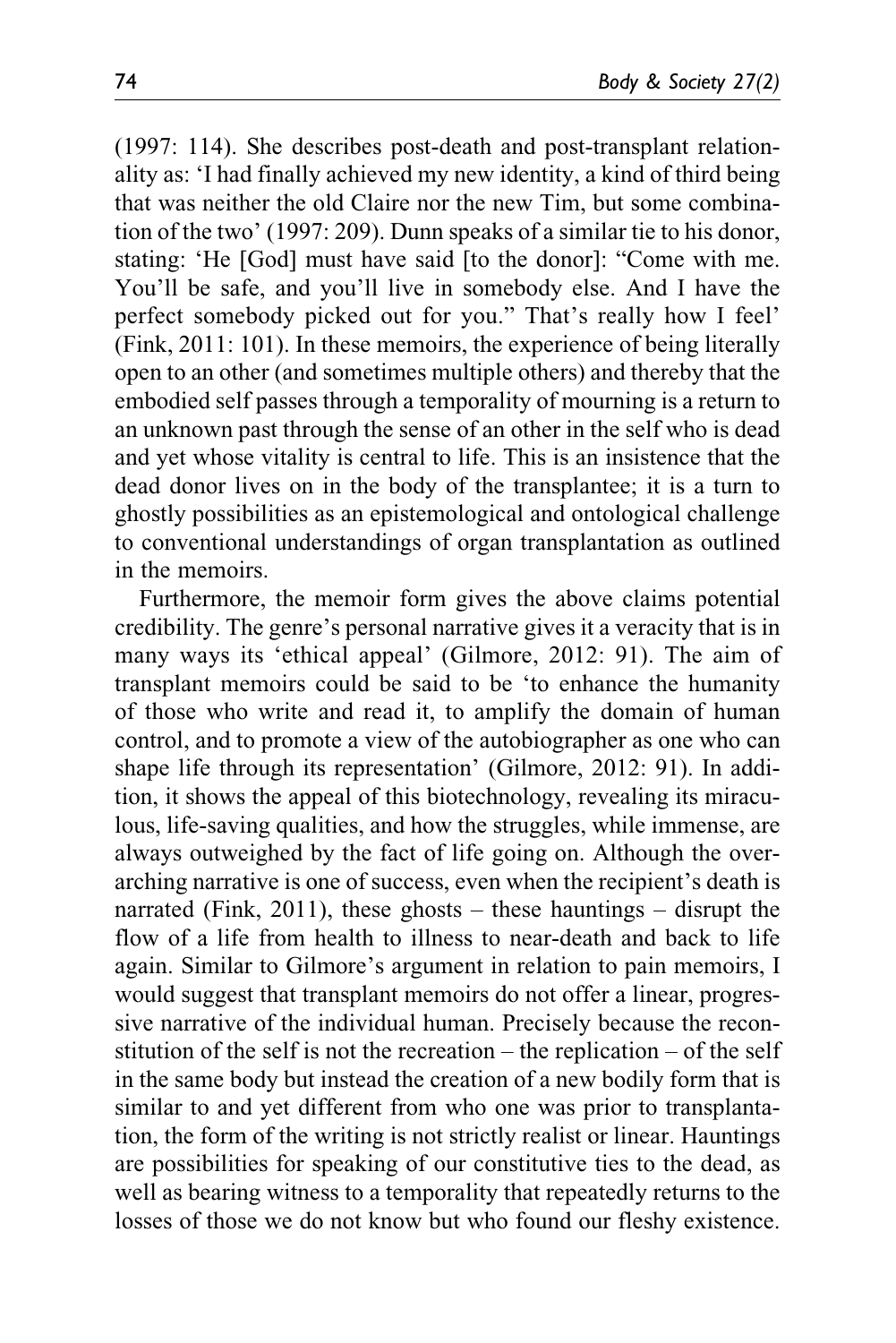Memoirs, read for their queer potentialities, open mourning up to a complex queer temporal disruption that founds relationality through death and through absent presences. Mourning is never over, if we follow Derrida and Butler, and therefore life post-transplantation is a living with the past as constant presence and death as integral to being. Haunting is not exceptional but rather more apparent in transplantation; it is foundational to being.

### **Conclusion: Death as Life's Constitutive Companion**

On 26 October 2018, the British newspaper The Guardian published an interview with the British football player Andy Cole. Having recently undergone a live kidney transplant, Cole talks about how he is 'struggling emotionally [and] physically' (McRae, 2018). He insists that, despite his ongoing depression and suicidal ideation, transplantation is a 'fantastic thing [because] you can live another day' (McRae, 2018). Yet Cole also speaks openly about his fears: 'But you never know how long your kidney will last. It could be here for five or ten years. It could fail tomorrow' (McRae, 2018). Similarly, Gohlke describes 'death as a constant companion' (1985: 13). She continues: 'For the first time since my transplant, I really thought about death. I had come to grips with death when I was ill, but now I had been given a reprieve and I had to come to terms with it again' (1985: 165). Sylvia echoes these fears:

One reason I had been ambivalent about this operation was that assuming it worked, it would mean dying twice. After a transplant you're thrown back into life with the knowledge that some day you'll have to go through the whole process of dying all over again. (1997: 95, emphasis added)

What each of these recipients – whether from living or deceased donations – speaks of is their intimate knowledge of and their proximity to death. While it is obvious that all humans will die, the temporal structure of healthiness allows for a denial of this process. If recipients are distressed post-transplantation, then this intimacy with death, I would argue, is an important factor to be considered. Transplantation is largely founded on death, often the death of the other, as I have explored here, but also the death of self over and over again (Lock, 2002). To walk with death is possible and does not have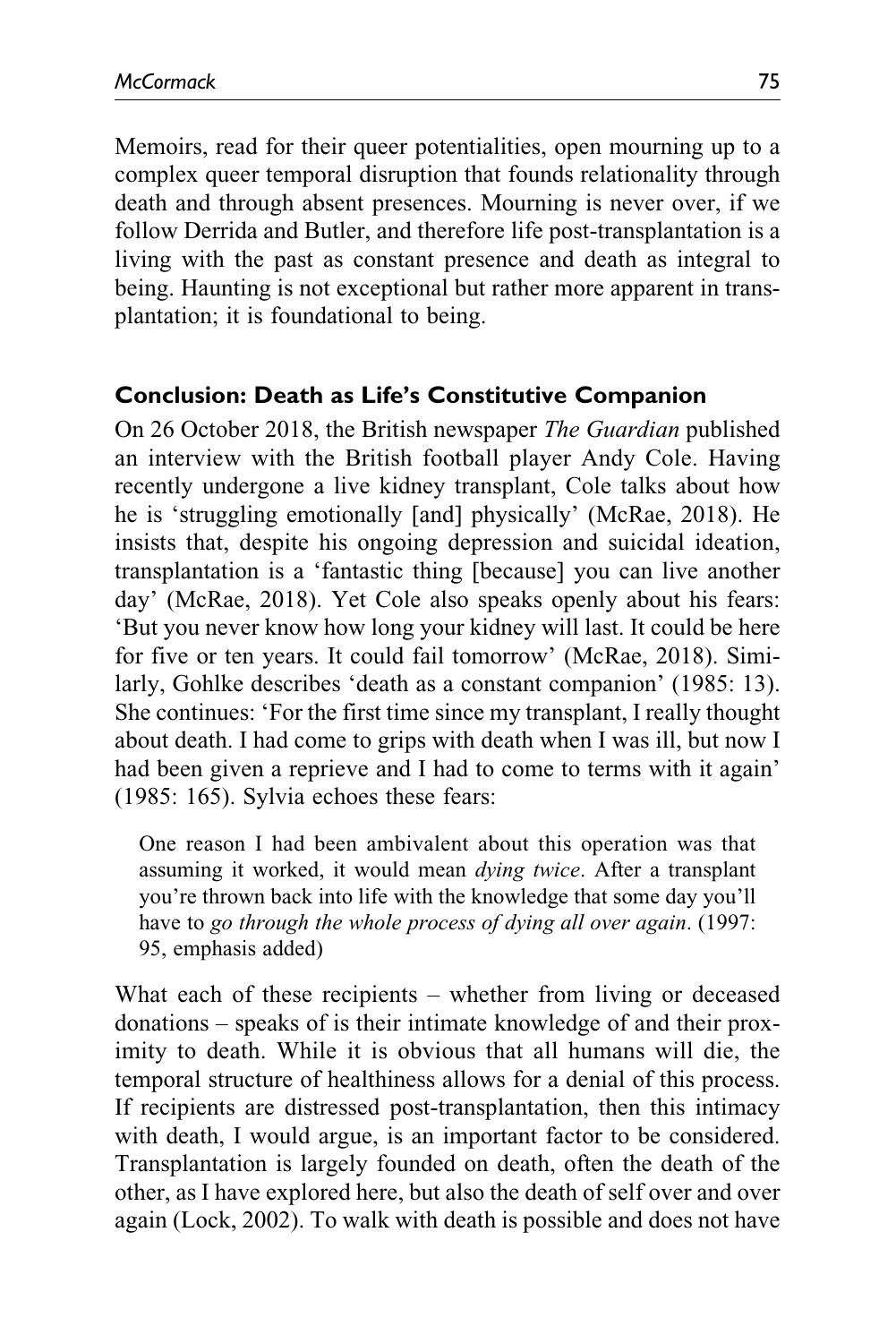to be distressing, but if we deny our very relationality to mortality – as heroic narratives of transplantation often do, claiming to conquer death and illness – then this makes living intimately with death very difficult. Memoirs show that post-transplant life is structured through the temporality of return, and the future is this attachment to the past. In so doing, these author-recipients disrupt heroic transplant narratives as the only possible epistemology and the individual body as the only possible ontology.

This proximity to death is central to existence and is obvious in transplantation, and yet is potentially different from those who work with death on a day-to-day basis. Transplant recipients, in the selected memoirs, feel death's proximity as vitality in the self, as well as the loss of parts of self and the unknown other. This is critical as it captures that these transplant recipients live with death as a potential end, as an ongoing sense of vitality and as a companion, which makes the experience of life and selfhood feel much more intimately tied and open to others. It is not that transplantation is unique, but rather it reveals how we are already open to each other, already undone by the interior beings on whom we depend and that we walk with death. Mourning is a way to open up transplantation to not only heroic, miracle narratives and to annual ceremonies where the dead are remembered, but also to a sense of coming undone, to the possibility of living with more than one being in the self (or more specifically with one's self as multiply formed) and to one's repeated uncertainty in having to face death daily. Queer temporalities capture this possibility of mourning as the borders between inside and outside, absence and presence and death and life are undone for the transplant recipient. Queer, here, is reading texts by recipients as challenges to epistemological authorities, as pieces of gratitude to health professionals, donors and donor families, and as testimony to alternative experiences and supposedly impossible ontologies.

Hauntings are most apparent in narratives of deceased organ donation, where the visceral flesh of the dead donor opens up the possibility of an intimate relationship with the recipient. The self comes to be founded on a relationship with a being that one never knew and will never know and thus on a search for who one might be now that one's body lives with the flesh of a dead other in the self. I have explored how this is not about distress or anxiety, but rather that it shows how the temporality of life is not linear and is constituted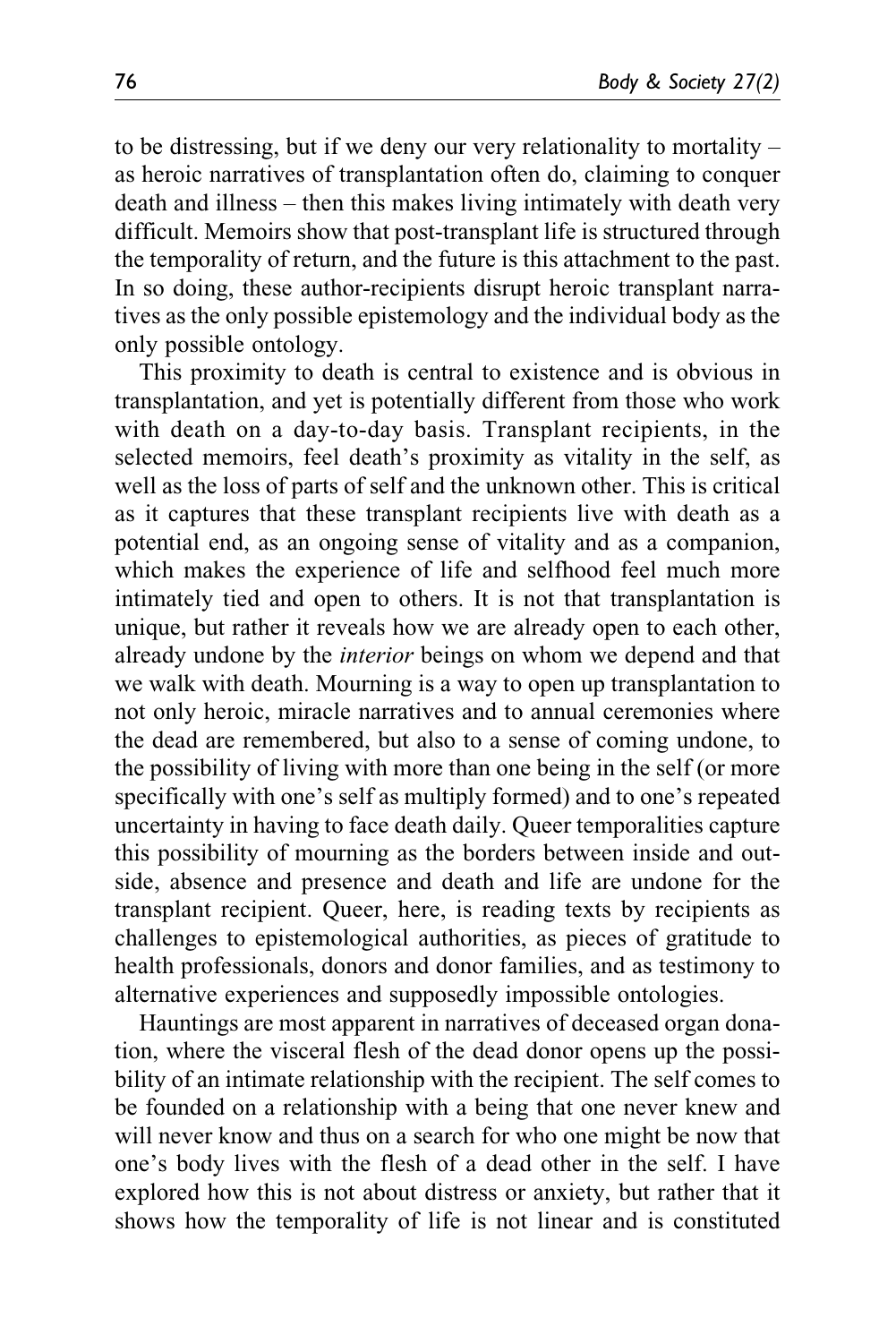through an intimate relation with absent – and yet materially present – others. The dead may be absent insofar as death is understood as the end of life, but transplant memoirs show that the dead may feel physically present even if not alive in any strict sense of the term. Moreover, the intimate relation with death, knowing that this organ is what has extended time and thereby life itself, creates a difficult context for moving forward easily, not only because of the need to realise who one is post-transplantation and the loss of an unknown other but also because of the knowledge that one has to go through the process of dying again. Transplantation is not simply about the future, about a brighter, healthier life, it is also about living with death, loss and grief. Thus, to only look forward, to imagine life as future-oriented, does not give space to how life is intimately tied to those absent presences. Death and absence – and their very distinctions from and ties to life or vitality and presence – are integral to how we exist with others both already inside the self, welcomed into the self and felt as outside. Hauntings are narrative explorations of queer moments where normative bodily and temporal forms are undone. Mourning is the temporal loop that bears witness to the past in the present, the future as a return to the past, the dead as vital and the absent as present.

# **ORCID iD**

Donna McCormack <https://orcid.org/0000-0002-2852-2180>

# **Notes**

1. My aim is not to analyse why certain people publish memoirs. My starting point, similar to that across literary and social science studies, is that narrative should be analysed for what it offers to our thinking on specific socio-political and cultural phenomena. Indeed, I take popular culture as a particularly rich area of learning how narratives gain currency and circulate, influencing popular and more specialised perceptions of, in this case, organ transplantation. My focus is deceased organ donation because this brings to the fore the potential for a relationality between the living and the dead and because memoirs that deal with deceased organ donation also repeatedly turn to such prohibited forms of relationality. However, my overall point is that selfhood is constituted by absent others, who may be materially present in an unrecognised form.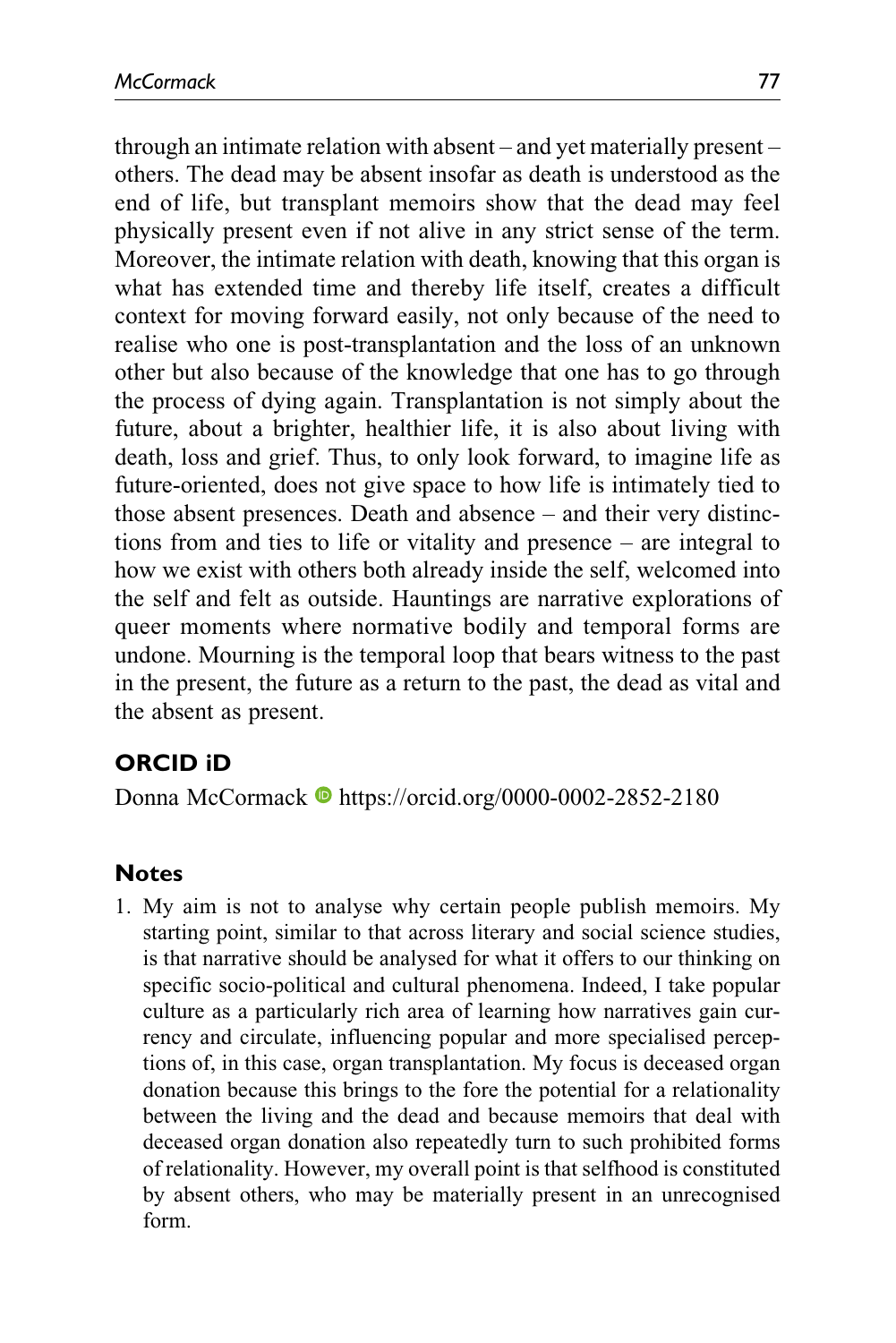2. The emphasis in the original text indicates that these are Dinoire's own words. The memoir is written in two clear voices: the author's and the recipient's in italics. One could argue that is simply how memoirs work, in that there is most often a professional writer. However, in the case of transplantation, it raises the issue of how to write in one's own voice when it speaks as more than one. I do not explore this issue here. Also, in the original, it is clear that the donor is a woman, but this is lost in the translation. This text has not been published in English and therefore all translations are my own and page numbers refer to the French text.

#### **References**

- Ahmed, Sara (2006) Queer Phenomenology: Orientations, Objects, Others. Durham, NC: Duke University Press.
- Berlant, Lauren (1997) The Queen of America Goes to Washington: Essays on Sex and Citizenship. Durham, NC: Duke University Press.
- Berlant, Lauren (2007) Slow death (sovereignty, obesity, lateral agency). Critical Inquiry 33(4): 754–780.
- Berlant, Lauren and Prosser, Jay (2011) Life writing and intimate publics: a conversation with Lauren Berlant. Biography 34(1): 180–187.
- Bird Rose, Deborah (2017) Shimmer when all you love is being trashed. In: Tsing, Anna et al. (eds) Arts of Living on a Damaged Planet. Minneapolis, MN: University of Minnesota Press.
- Blackman, Lisa (2010) Bodily integrity. *Body & Society* 16(3): 1–9.
- Butler, Judith (2004a) Precarious Life: The Powers of Mourning and Violence. London: Verso.
- Butler, Judith (2004b) Undoing Gender. New York, NY: Routledge.
- Charmaz, Kathy (1997) Good Days, Bad Days: The Self in Chronic Illness and Time. New Brunswick, NJ: Rutgers University Press.
- Charon, Rita (2006) Narrative Medicine: Honoring the Stories of Illness. Oxford: Oxford University Press.
- Châtelet, Noëlle (2007) Le Baiser d'Isabelle: L'aventure de la Première Greffe du visage [Isabelle's Kiss: The Adventure of the First Face Transplant]. Paris: Seuil.
- Chen, Mel Y (2012) Animacies: Biopolitics, Racial Mattering and Queer Affect. Durham, NC: Duke University Press.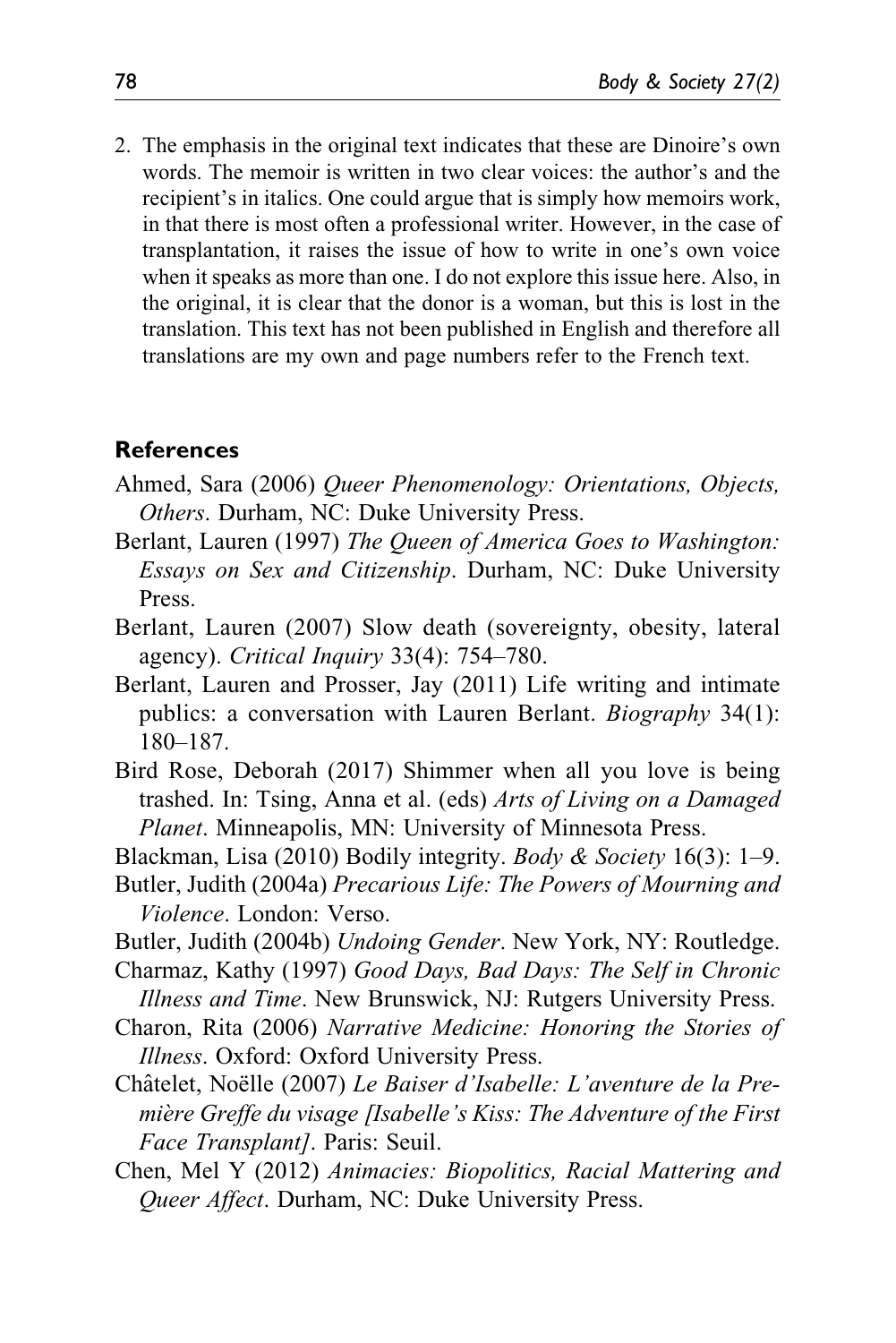- Cooper, Melinda (2008) Life as Surplus: Biotechnology and Capitalism in the Neoliberal Era. Seattle, WA: University of Washington Press.
- Cvetkovich, Ann (2003) An Archive of Feeling: Trauma, Sexuality, and Lesbian Public Cultures. Durham, NC: Duke University Press.
- Davies, Gail (2006) Patterning the geographies of organ transplantation: corporeality, generosity and justice. Transactions of the Institute of British Geographers 31: 257–271.
- Derrida, Jacques (1994) Specters of Marx: The State of the Debt, the Work of Mourning and the New International, Kamuf, Peggy (Trans.). New York, NY: Routledge.
- Derrida, Jacques (2005) On Touching Jean-Luc Nancy, Irizarry, Christine (Trans.). Stanford, CA: Stanford University Press.
- Dinshaw, Carolyn (2012) How Soon Is Now? Medieval Texts, Amateur Readers and the Queerness of Time. Durham, NC: Duke University Press.
- Edelman, Lee (2004) No Future: Queer Theory and the Death Drive. Durham, NC: Duke University Press.
- Fink, Mitchell (2011) Change of Heart: A Black Man, A White Woman, A Heart Transplant and A True Love Story. Bloomington, IN: Open Books Press.
- Fox, Renée C and Swazey, Judith P (1992) Spare Parts: Organ Replacement in American Society. Oxford: Oxford University Press.
- Frank, Arthur W (1995) The Wounded Storyteller. Chicago, IL: Chicago University Press.
- Freccero, Carla (2007) Queer times. South Atlantic Quarterly 106(3): 485–494.
- Freeman, Elizabeth (2007) Theorizing queer temporalities: a roundtable discussion. GLQ: A Journal of Lesbian and Gay Studies 13(2–3): 177–195.
- Freeman, Elizabeth (2010) Time Binds: Queer Temporalities, Queer Histories. Durham, NC: Duke University Press.
- Fuller, Mike (2018) The poignant moment when a little boy met the family of the girl who gave him a heart. *Chronicle Live*. Available at: [https://www.chroniclelive.co.uk/news/north-east-news/poignant](https://www.chroniclelive.co.uk/news/north-east-news/poignant-moment-little-boy-met-14610034)[moment-little-boy-met-14610034](https://www.chroniclelive.co.uk/news/north-east-news/poignant-moment-little-boy-met-14610034) (accessed 28 September 2019).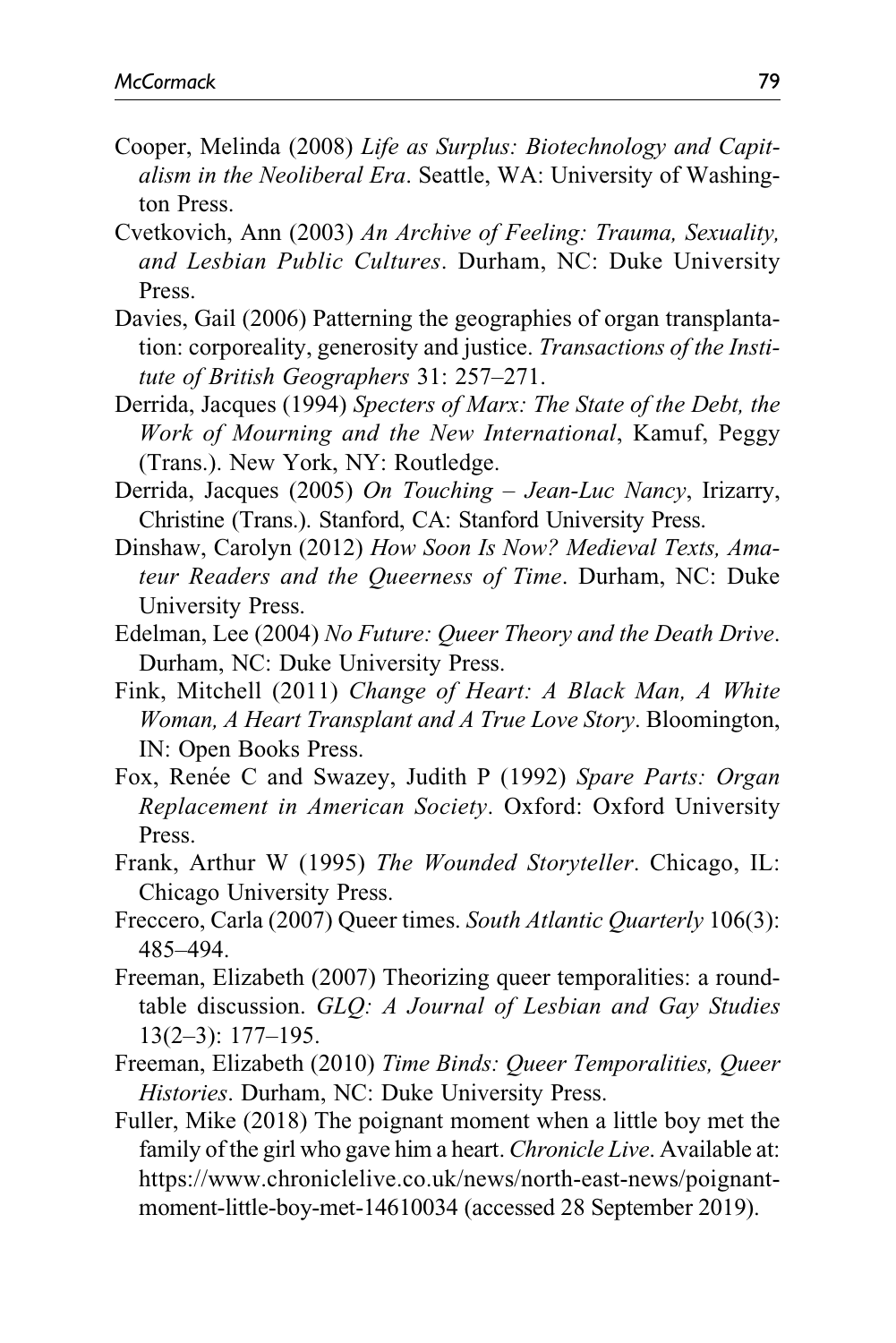- Gilmore, Leigh (2012) Agency without mastery: chronic pain and posthuman life writing. Biography 35(1): 83–98.
- Gohlke, Mary, with Max Jennings (1985) I'll Take Tomorrow: The Story of a Courageous Woman Who Dared to Subject Herself to a Medical Experiment – the First Successful Heart-Lung Transplant. New York, NY: M. Evans and Company.
- Gordon, Avery (2008 [1997]) Ghostly Matters: Haunting and the Sociological Imaginations. Minneapolis, MN: University of Minnesota Press.
- Gunnarson, Martin (2016) Please Be Patient: A Cultural Phenomenological Study of Haemodialysis and Kidney Transplantation Care. Lund: Lund Studies in Arts and Cultural Sciences.
- Haddow, Gill (2005) The phenomenology of death, embodiment and organ transplantation. Sociology of Health & Illness 27(1): 92–113.
- Halberstam, Jack (2005) In a Queer Time and Place: Transgender Bodies, Subcultural Lives. New York, NY: New York University Press.
- Halberstam, Jack (2011) The Queer Art of Failure. Durham, NC: Duke University Press.
- Haraway, Donna (2016) Staying with the Trouble: Making Kin in the Chthulucene. Durham, NC: Duke University Press.
- Hegel, GWF (1977) Phenomenology of Spirit, Miller, AV (Trans.). Oxford: Clarendon Press.
- Hird, Myra (2009) The Origins of Sociable Life: Evolution After Science Studies. Basingstoke: Palgrave.
- Hird, Myra and Giffney, Noreen (eds) (2008) Queering the Nonhuman. Aldershot: Ashgate.
- Hoeyer, Klaus (2010) After novelty: the mundane practices of ensuring a safe and stable supply of bone. Science as Culture 19(2): 123–150.
- Jay, Martin (1994) Downcast Eyes: The Denigration of Vision in Twentieth-century French Thought. Berkeley, CA: University of California Press.
- Kaufman, Sharon R (2010) Time, clinic technologies, and the making of reflexive longevity: the cultural work of time left in an ageing society. Sociology of Health & Illness 32(2): 225–237.
- Kaufman, Sharon R (2013) Fairness and the tyranny of potential in kidney transplantation. Current Anthropology 54(S7): S56–S66.
- Kierans, Ciara (2005) Narrating kidney disease: the significance of sensation and time in the employment of patient experience. Culture, Medicine and Psychiatry 29: 341–359.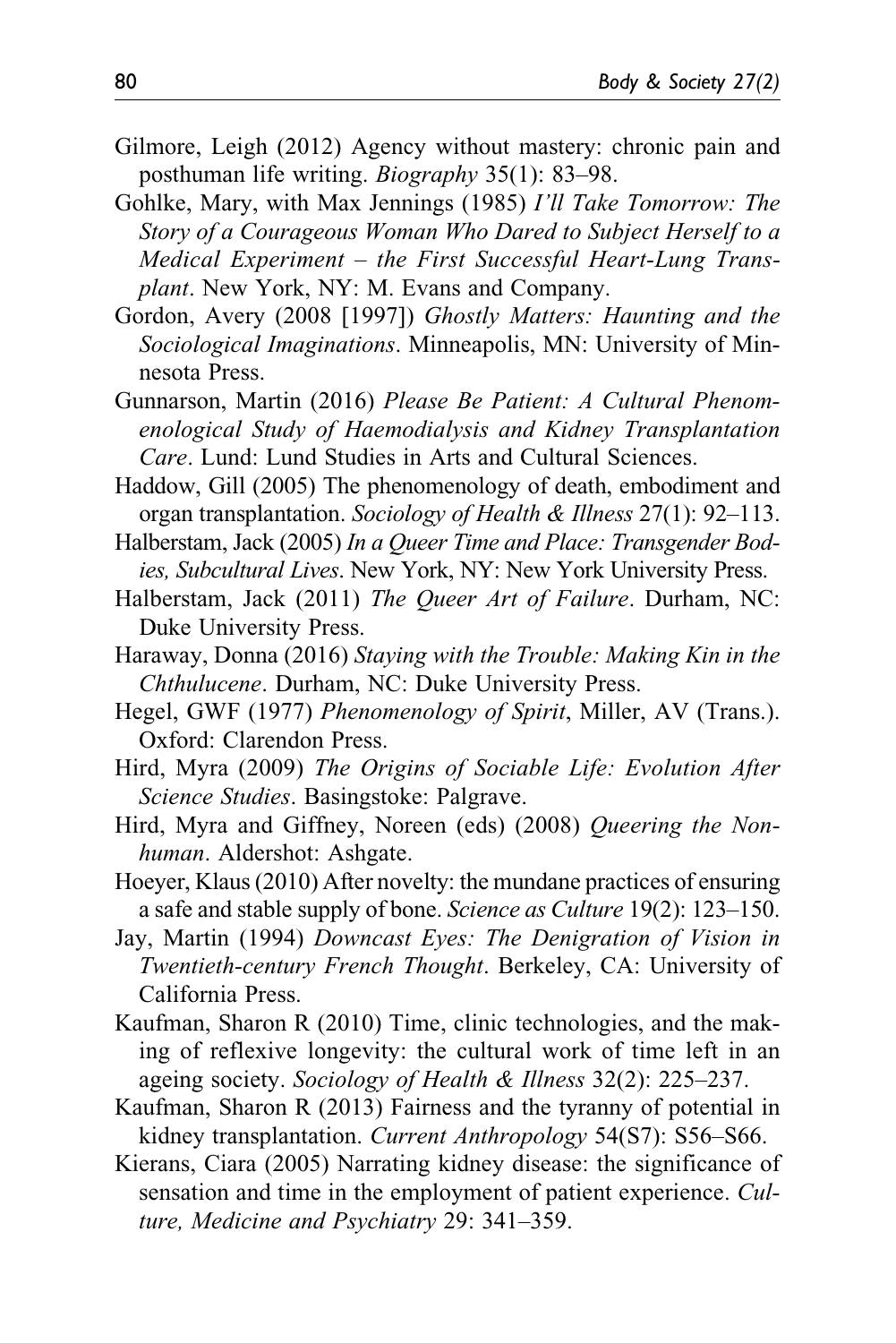- Lacan, Jacques (1977 [1966]) Ecrits: A Selection, Sheridan, Alan (Trans.). London: Routledge.
- Lochlann Jain, S (2013) Malignant: How Cancer Becomes Us. Berkeley, CA: University of California Press.
- Lock, Margaret (2002) Twice Dead: Organ Transplants and the Reinvention of Death. Berkeley, CA: University of California Press.
- Luciano, Dana (2007) Arranging Grief: Sacred Time and the Body in Nineteenth-Century America. New York, NY: New York University Press.
- Martin, Aryn (2010) Microchimerism in the Mother(land): blurring the borders of body and nation. *Body & Society* 16(3): 23–50.
- McCormack, Donna (2014) Queer Postcolonial Narratives and the Ethics of Witnessing. London: Bloomsbury Academic Press.
- McCormack, Donna (2015) Transplant temporalities and deadly reproductive futurity in Alejandro González Iñárritu's. 21 Grams European Journal of Cultural Studies 19(1): 1–18.
- McRae, Donald (2018) Interview with Andy Cole: 'I apologise now to everybody for being the way I've been'. The Guardian. Available at: [https://www.theguardian.com/football/2018/oct/26/andy](https://www.theguardian.com/football/2018/oct/26/andy-cole-manchester-united-interview-kidney-transplant?CMP=Share_iOSApp_Other)[cole-manchester-united-interview-kidney-transplant?](https://www.theguardian.com/football/2018/oct/26/andy-cole-manchester-united-interview-kidney-transplant?CMP=Share_iOSApp_Other) [CMP](https://www.theguardian.com/football/2018/oct/26/andy-cole-manchester-united-interview-kidney-transplant?CMP=Share_iOSApp_Other)=Share iOSApp Other (accessed 26 October 2018).
- Merleau-Ponty, Maurice (1962) Phenomenology of Perception, Colin, Smith (Trans.). London: Routledge.
- Muñoz, José Esteban (2009) Cruising Utopia: The Then and There of Queer Futurity. New York, NY: New York University Press.
- Nancy, Jean-Luc (2008) Corpus, Rand, Richard A (Trans.). New York, NY: Fordham University Press.
- Oliver, Kelly (2001) Witnessing: Beyond Recognition. Minneapolis, MN: University of Minnesota Press.
- Sharp, Lesley (2006) Strange Harvest: Organ Transplants, Denatured Bodies and the Transformed Self. Berkeley, CA: University of California Press.
- Shaw, Rhonda (2010) Organ donation in Aotearoa/New Zealand: cultural phenomenology and moral humility. Body & Society 16(3): 127–147.
- Shildrick, Margrit (2008) Corporeal cuts: surgery and the psychosocial. *Body & Society*  $14(1)$ : 31–46.